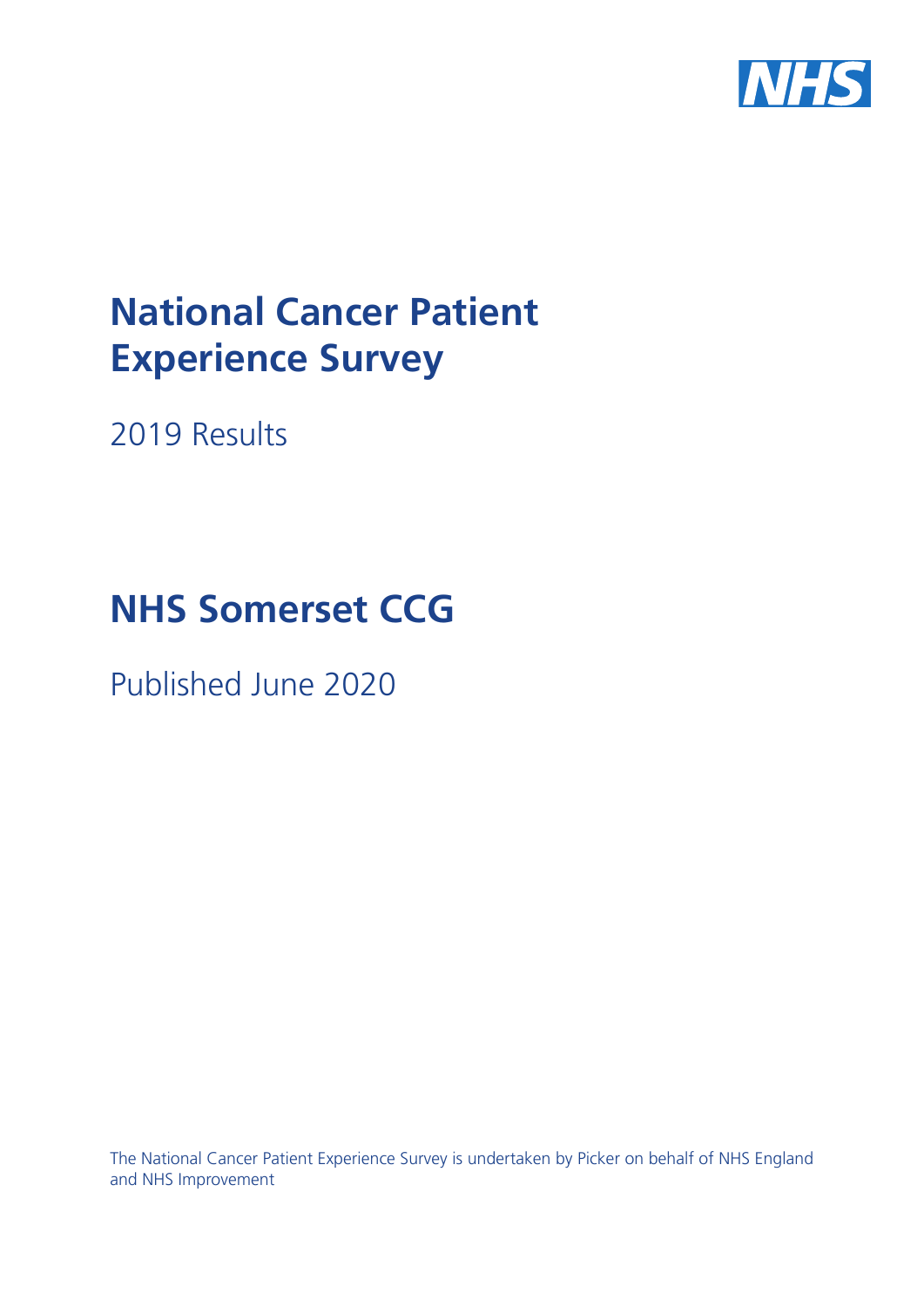# **Executive Summary** Case Mix Adjusted scores

#### **Cancer Dashboard Questions**

The following seven questions are included in phase 1 of the Cancer Dashboard developed by Public Health England and NHS England:

Q61. Patient's average rating of care scored from very poor to very good

| $\overline{0}$ | $\overline{2}$                                                | 3 | $\overline{4}$ | 5 | 6 | 7 | 8 | 9   | 10                                                                                            |
|----------------|---------------------------------------------------------------|---|----------------|---|---|---|---|-----|-----------------------------------------------------------------------------------------------|
|                |                                                               |   |                |   |   |   |   | 8.9 |                                                                                               |
| 82%            |                                                               |   |                |   |   |   |   |     | Q18. Patient definitely involved as much as they wanted in decisions about care and treatment |
|                |                                                               |   |                |   |   |   |   |     | Q19. Patient given the name of a CNS who would support them through their treatment           |
|                | Q20. Patient found it very or quite easy to contact their CNS |   |                |   |   |   |   |     |                                                                                               |
|                |                                                               |   |                |   |   |   |   |     | Q39. Patient always felt they were treated with respect and dignity while in hospital         |
|                | leaving hospital                                              |   |                |   |   |   |   |     | Q41. Hospital staff told patient who to contact if worried about condition or treatment after |
| 59%            | treatment                                                     |   |                |   |   |   |   |     | Q55. General practice staff definitely did everything they could to support patient during    |

#### **Questions Outside Expected Range**

|                                                                                                                  |            | Case Mix Adjusted Scores   |                            |                   |
|------------------------------------------------------------------------------------------------------------------|------------|----------------------------|----------------------------|-------------------|
|                                                                                                                  | 2019 Score | Lower<br>Expected<br>Range | Upper<br>Expected<br>Range | National<br>Score |
| Q2. Patient thought they were seen as soon as necessary                                                          | 88%        | 82%                        | 86%                        | 84%               |
| Q6. The length of time waiting for the test to be done was about right                                           | 92%        | 86%                        | 90%                        | 88%               |
| Q13. Patient given easy to understand written information about the type of cancer they<br>had                   | 78%        | 72%                        | 77%                        | 74%               |
| Q16. Patient definitely given practical advice and support in dealing with side effects of<br>treatment          | 71%        | 64%                        | 70%                        | 67%               |
| Q17. Patient definitely told about side effects that could affect them in the future                             | 60%        | 54%                        | 60%                        | 57%               |
| Q19. Patient given the name of a CNS who would support them through their treatment                              | 95%        | $90\%$                     | 94%                        | 92%               |
| Q20. Patient found it very or quite easy to contact their CNS                                                    | 90%        | 82%                        | 88%                        | 85%               |
| Q22. Hospital staff gave information about support or self-help groups for people with<br>cancer                 | 91%        | 86%                        | 90%                        | 88%               |
| Q23. Hospital staff discussed or gave information about the impact cancer could have on<br>day to day activities | 87%        | 81%                        | 87%                        | 84%               |
| Q24. Hospital staff gave information on getting financial help or possible benefits                              | 72%        | 58%                        | 67%                        | 63%               |
| Q25. Hospital staff told patient they could get free prescriptions                                               | 88%        | 79%                        | 85%                        | 82%               |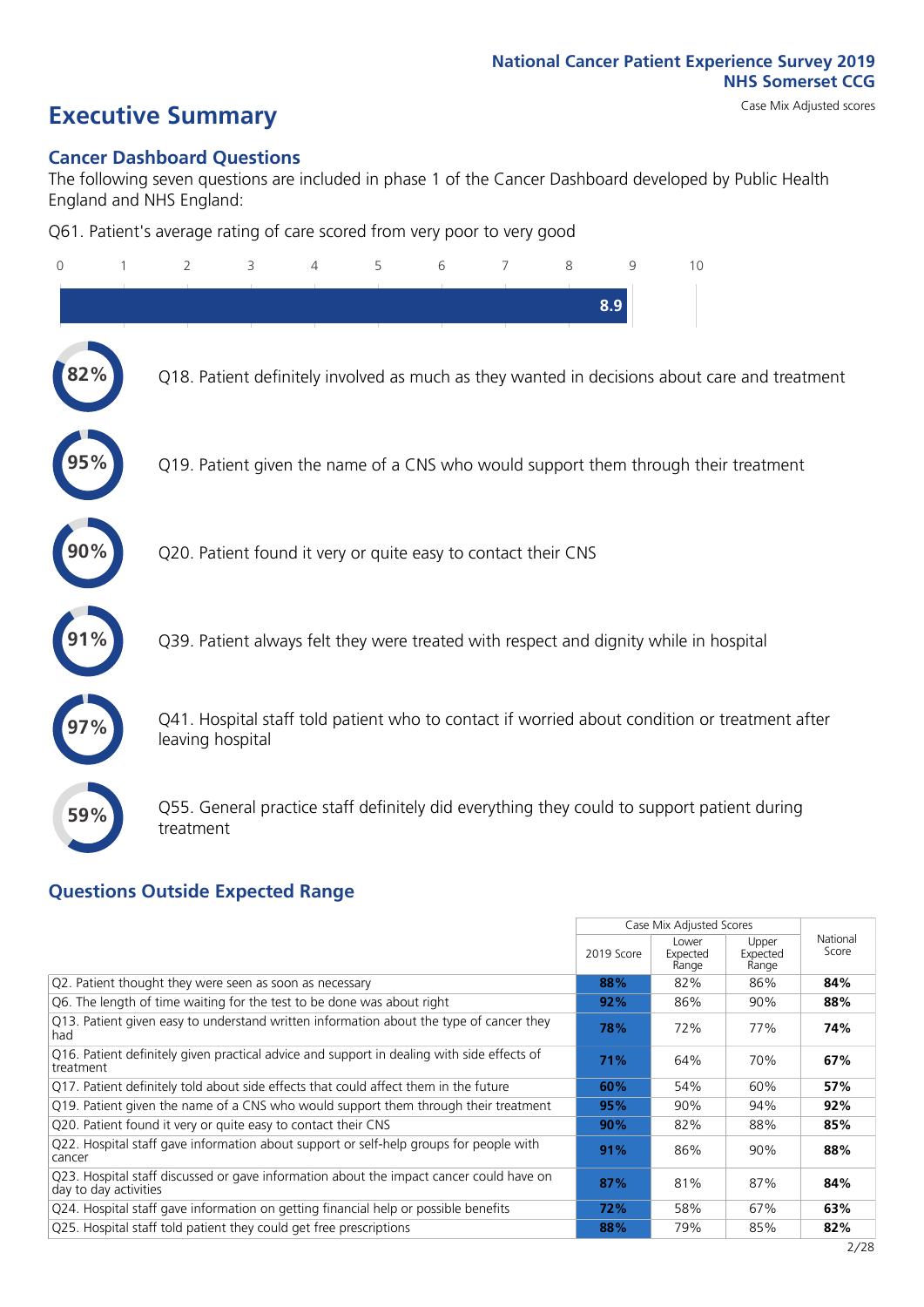$\overline{a}$ 

|                                                                                                                    |            | Case Mix Adjusted Scores   |                            |                   |
|--------------------------------------------------------------------------------------------------------------------|------------|----------------------------|----------------------------|-------------------|
|                                                                                                                    | 2019 Score | Lower<br>Expected<br>Range | Upper<br>Expected<br>Range | National<br>Score |
| Q28. Afterwards, staff completely explained how operation had gone in understandable<br>way                        | 83%        | 76%                        | 83%                        | 79%               |
| Q33. Patient had confidence and trust in all the ward nurses treating them                                         | 78%        | 70%                        | 78%                        | 74%               |
| Q34. Patient thought there were always or nearly always enough nurses on duty to care for<br>them                  | 74%        | 60%                        | 68%                        | 64%               |
| Q35. All hospital staff asked patient what name they prefer to be called by                                        | 78%        | 63%                        | 78%                        | 71%               |
| Q37. Patient definitely found hospital staff to discuss worries or fears during their inpatient<br>visit           | 59%        | 47%                        | 57%                        | 52%               |
| Q38. Hospital staff definitely did everything they could to help control pain                                      | 87%        | 79%                        | 86%                        | 83%               |
| Q39. Patient always felt they were treated with respect and dignity while in hospital                              | 91%        | 85%                        | 91%                        | 88%               |
| Q41. Hospital staff told patient who to contact if worried about condition or treatment after<br>leaving hospital  | 97%        | 92%                        | 96%                        | 94%               |
| Q50. Patient given enough information about whether chemotherapy was working in a<br>completely understandable way | 73%        | 64%                        | 72%                        | 68%               |
| Q54. GP given enough information about patient's condition and treatment                                           | 98%        | 94%                        | 97%                        | 95%               |
| Q56. Different people treating and caring for patient always work well together to give best<br>possible care      | 77%        | 70%                        | 76%                        | 73%               |
| Q58. Overall the administration of care was good or very good                                                      | 92%        | 87%                        | 91%                        | 89%               |
| Q59. Patient felt length of time for attending clinics and appointments for cancer was about<br>right              | 80%        | 64%                        | 75%                        | 69%               |
| Q61. Patient's average rating of care scored from very poor to very good                                           | 8.9        | 8.7                        | 8.9                        | 8.8               |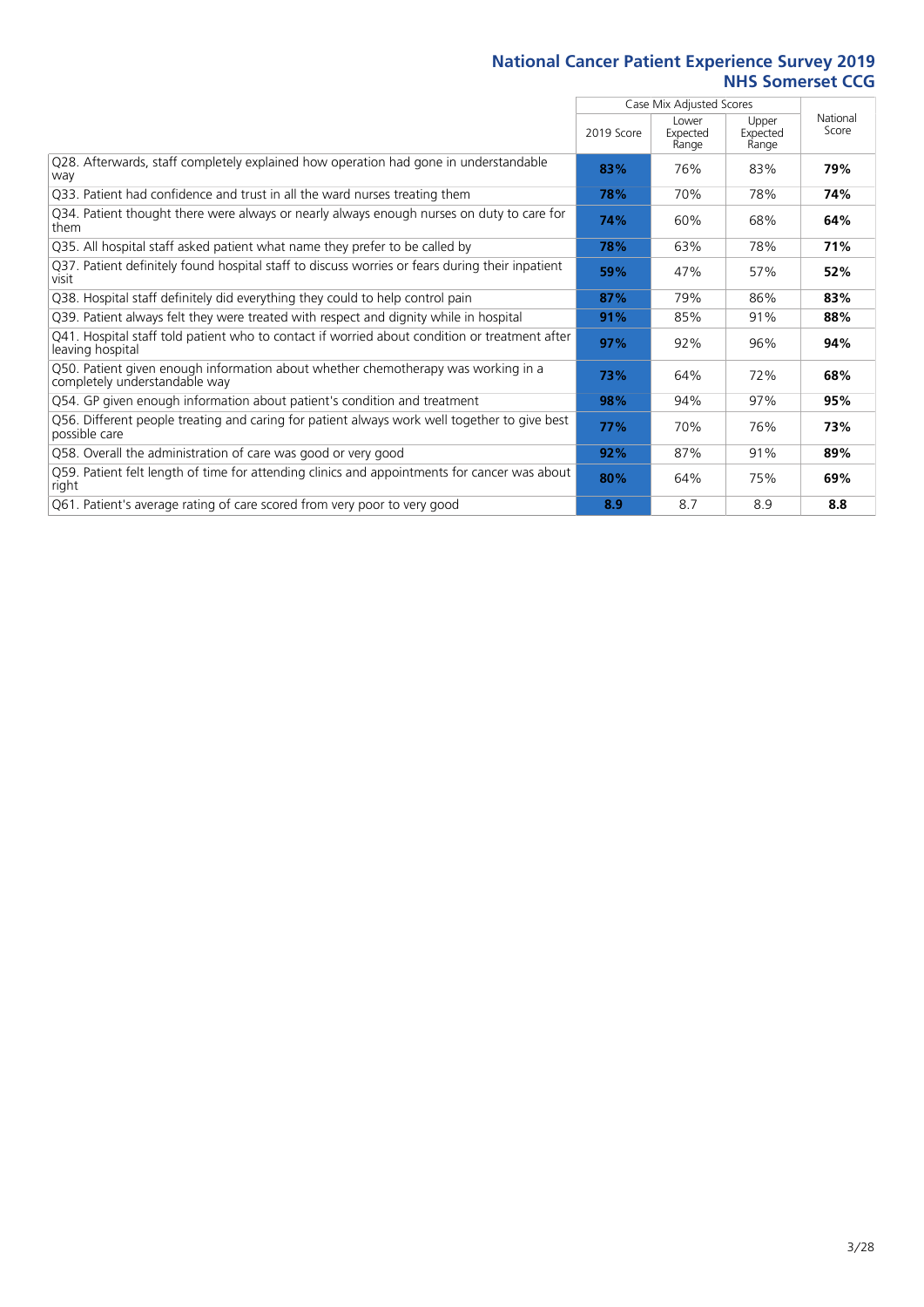## **Introduction**

The National Cancer Patient Experience Survey 2019 is the ninth iteration of the survey first undertaken in 2010. It has been designed to monitor national progress on cancer care; to provide information to drive local quality improvements; to assist commissioners and providers of cancer care; and to inform the work of the various charities and stakeholder groups supporting cancer patients.

The survey was overseen by a national Cancer Patient Experience Advisory Group. This Advisory Group set the principles and objectives of the survey programme and guided questionnaire development. The survey was commissioned and managed by NHS England. The survey provider, Picker, is responsible for designing, running and analysing the survey.

The 2019 survey involved 143 NHS Trusts. Out of 111,366 people, 67,858 people responded to the survey, yielding a response rate of 61%.

# **Methodology**

#### **Eligibility, eldwork and survey methods**

The sample for the survey included all adult (aged 16 and over) NHS patients, with a confirmed primary diagnosis of cancer, discharged from an NHS Trust after an inpatient episode or day case attendance for cancer related treatment in the months of April, May and June 2019. The fieldwork for the survey was undertaken between December 2019 and March 2020.

As in the previous four years, the survey used a mixed mode methodology. Questionnaires were sent by post, with two reminders where necessary, but also included an option to complete the questionnaire online. A Freephone helpline and email was available for respondents to opt out, ask questions about the survey, enable them to complete their questionnaire over the phone and provide access to a translation and interpreting facility for those whose first language was not English.

#### **Case-mix adjustment**

Both unadjusted and adjusted scores are presented in this report. Case-mix adjusted scores allows us to account for the impact that differing patient populations might have on results. By using the case-mix adjusted estimates we can obtain a greater understanding of how a CCG is performing given their patient population. The factors taken into account in this case-mix adjustment are gender, age, ethnic group, deprivation, and tumour group.

#### **Scoring methodology**

Fifty-two questions from the questionnaire are scored as these questions relate directly to patient experience. For all but one question (Q61), scores are presented as the percentage of positive responses out of all scored responses. For Q61, respondents rate their overall care on a scale of 0 to 10, of which the average was calculated for this question's presented score. The percentages in this report have been rounded to the nearest percentage point. Therefore, in some cases the figures do not appear to add up to 100%.

#### **Statistical significance**

In the reporting of 2019 results, appropriate statistical tests have been undertaken to identify unadjusted scores for which the change over time is 'statistically significant'. Thirty-seven scored questions in 2019 have been compared with those of 2018 and a statistically significant change between the two years has been reported where identified.

For the scored questions that are comparable beyond 2018, statistically significant change over the five years has also been reported where identified. A statistically significant difference means that the change in the result is very unlikely to have occurred by sampling variation.

#### **Suppression**

#### **Question-level suppression**

For scores where the base size per question is  $<$ 21, the score will be suppressed and replaced with an asterisk (\*). The base size will include neutral response options.

#### **Double suppression**

If any group within a particular sub-group breakdown (such as the tumour group breakdown) has <21 responses, then the figure for this particular group is suppressed and replaced with an asterisk (\*). If there is only one group within the sub-group breakdown that has <21 respondents, and is therefore suppressed, the group with the next lowest number of respondents is also supressed and replaced with an asterisk (\*) (regardless if it is greater than or less than 21).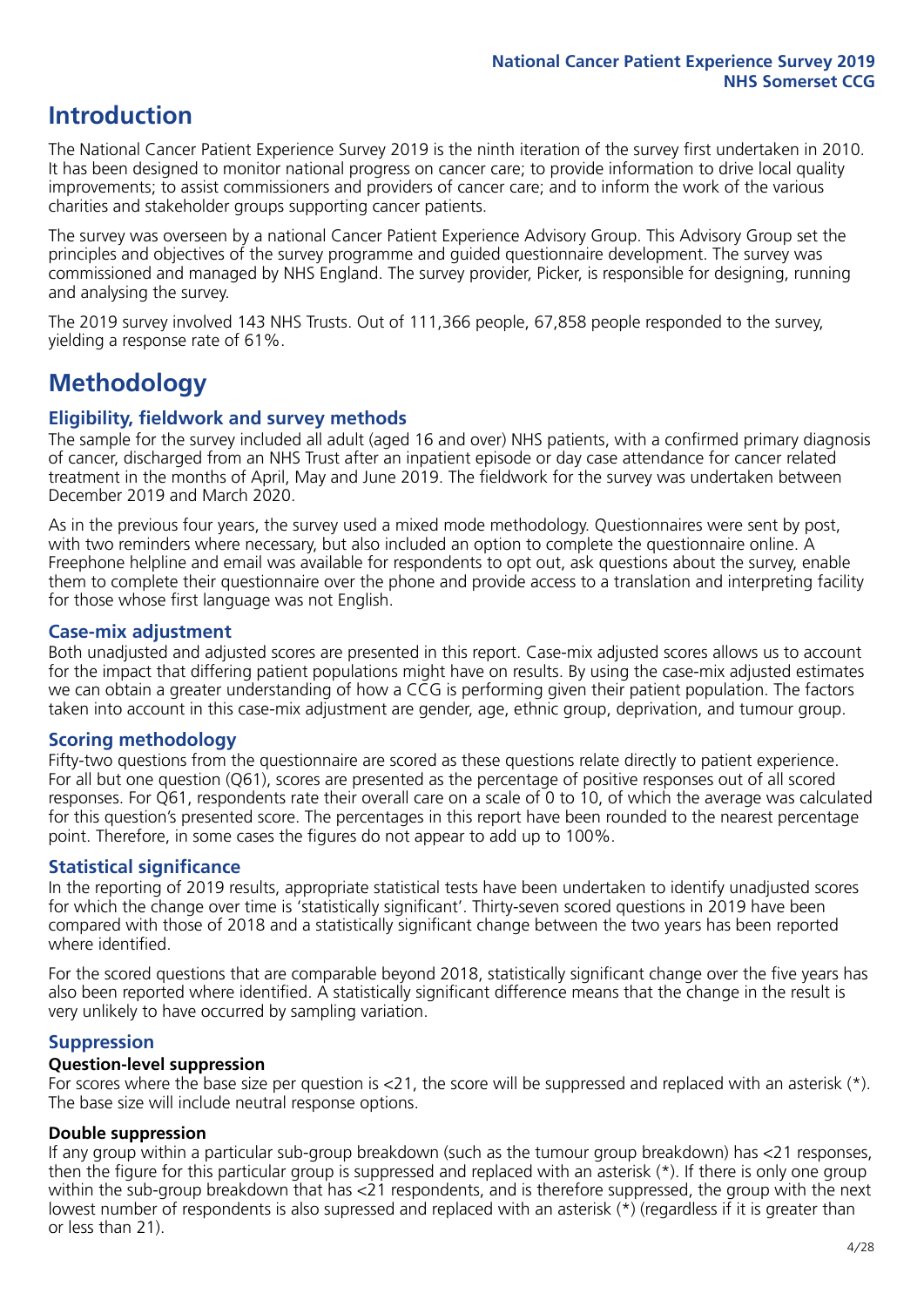## **Understanding the results**

This report shows how this CCG scored for each question in the survey, compared with national results and previous year's results. It is aimed at helping individual CCGs to understand their performance and identify areas for local improvement. Below is a description of the type of results presented within this report and how to understand them.

#### **Expected range charts**

The expected range charts in this report show a bar with the lowest and highest score received for each question nationally. Within this bar, an expected range is given (in grey) and a black diamond represents the actual score for this CCG.

CCGs whose score is above the upper limit of the expected range (in the dark blue) are positive outliers, with a score statistically significantly higher than the national mean. This indicates that the CCG performs better than what CCGs of the same size and demographics are expected to perform. The opposite is true if the score is below the lower limit of the expected range (in the light blue); these are negative outliers. For scores within the expected range (in the grey), the score is what we would expect given the CCG's size and demographics.

#### **Comparability tables**

The comparability tables show the 2018 and 2019 unadjusted scores for this CCG for each scored question. If there is a significant change from 2018 and 2019 or overall from 2015 to 2019, an arrow will be presented for the direction of change. The adjusted 2019 score will also be presented for each scored question along with the lower and upper expected range and national score. Scores above the upper limit of the expected range will be highlighted dark blue, scores below the lower limit of the expected range will be highlighted light blue, and scores within the lower and upper limit of the expected ranges will be highlighted grey.

#### **Tumour type tables**

The tumour type tables show the unadjusted scores for each scored question for each of the 13 tumour groups. The national score for that tumour group is also shown. Unadjusted scores for the same tumour type across different CCGs may not be comparable, as they do not account for the impact that differing patient populations might have on results. Central nervous system is abbreviated as 'CNS' and lower gastrointestinal tract is abbreviated as 'LGT' throughout this report.

#### **Year on year charts**

The year on year charts show five columns representing the unadjusted scores of the last five years (2015, 2016, 2017, 2018 and 2019) for each scored question.

#### **Notes on specific questions**

Following the development phase of the 2019 survey, several changes were made to the questionnaire. Six scored questions were amended (Q5, Q18, Q30, Q35, Q56 and Q60) and one non-scored question (Q29) was amended that impacted the comparability of questions Q30 to Q41. Of all questions changed or impacted by change, only Q60 is presented with historical comparisons; though the results should be interpreted with caution.

#### **Unadjusted data and case-mix adjusted data**

Unadjusted data should be used to see the actual responses from patients relating to the CCG. Case-mix adjusted data, together with expected ranges, should be used to understand whether the results are significantly higher or lower than national results taking account of the patient mix.

### **Further information**

This research was carried out in accordance with the international standard for organisations conducting social research (accreditation to ISO20252:2012; certificate number GB08/74322). The 2019 survey data has been produced and published in line with the Code of Practice for Official Statistics.

For more information on the methodology, please see the Technical Document. It can be viewed along with the 2019 questionnaire and survey quidance on the website at [www.ncpes.co.uk](https://www.ncpes.co.uk/supporting-documents). For all other outputs at National, Trust, CCG and Cancer Alliance level, please see the PDF reports, Excel tables and dashboards at [www.ncpes.co.uk.](https://www.ncpes.co.uk/current-results)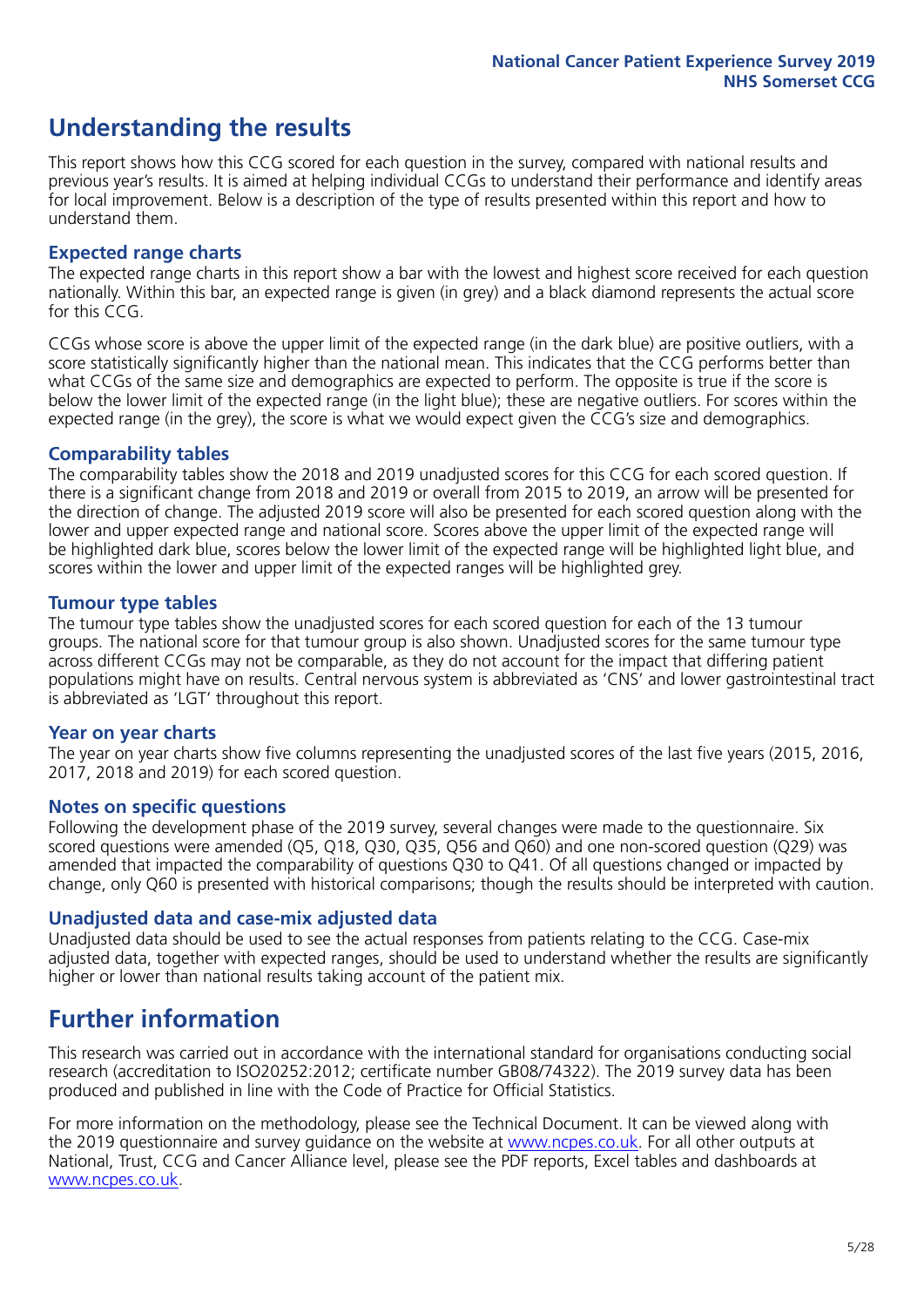### **Response Rate**

#### **Overall Response Rate**

1,094 patients responded out of a total of 1,633 patients, resulting in a response rate of 67%.

|          | Sample Size | Adjusted<br>Sample | Completed | Response Rate |
|----------|-------------|--------------------|-----------|---------------|
| CCG      | 1.752       | 1.633              | 1.094     | 67%           |
| National | 119,855     | 111.366            | 67,858    | 61%           |

#### **Respondents by Survey Type**

|                            | Number of<br>Respondents |
|----------------------------|--------------------------|
| Online                     | 85                       |
| Paper                      | 1,009                    |
| Phone                      | 0                        |
| <b>Translation Service</b> |                          |

#### **Respondents by Tumour Group**

|                      | Number of<br>Respondents |
|----------------------|--------------------------|
| <b>Brain / CNS</b>   | $\mathcal{P}$            |
| <b>Breast</b>        | 250                      |
| Colorectal / LGT     | 133                      |
| Gynaecological       | 55                       |
| Haematological       | 168                      |
| <b>Head and Neck</b> | 35                       |
| Lung                 | 70                       |
| Prostate             | 148                      |
| Sarcoma              | 5                        |
| Skin                 | 41                       |
| Upper Gastro         | 35                       |
| Urological           | 96                       |
| Other                | 56                       |

#### **Respondents by Age and Gender**

Respondents year of birth has been used to determine age. This information has been amalgamated into 8 age bands. The age and gender distribution for the CCG was as follows:

|        | Age 16-24 | Age 25-34 | Age 35-44 | Age 45-54 | Age 55-64 | Age 65-74 | Age 75-84 | Age 85+ | Total |
|--------|-----------|-----------|-----------|-----------|-----------|-----------|-----------|---------|-------|
| Male   |           |           |           | 30        | 91        | 189       | 169       | 37      | 524   |
| Female |           |           | 25        | 61        | 120       | 196       | 140       | 20      | 570   |
| Total  |           |           | 30        | 91        | 211       | 385       | 309       | 57      | ,094  |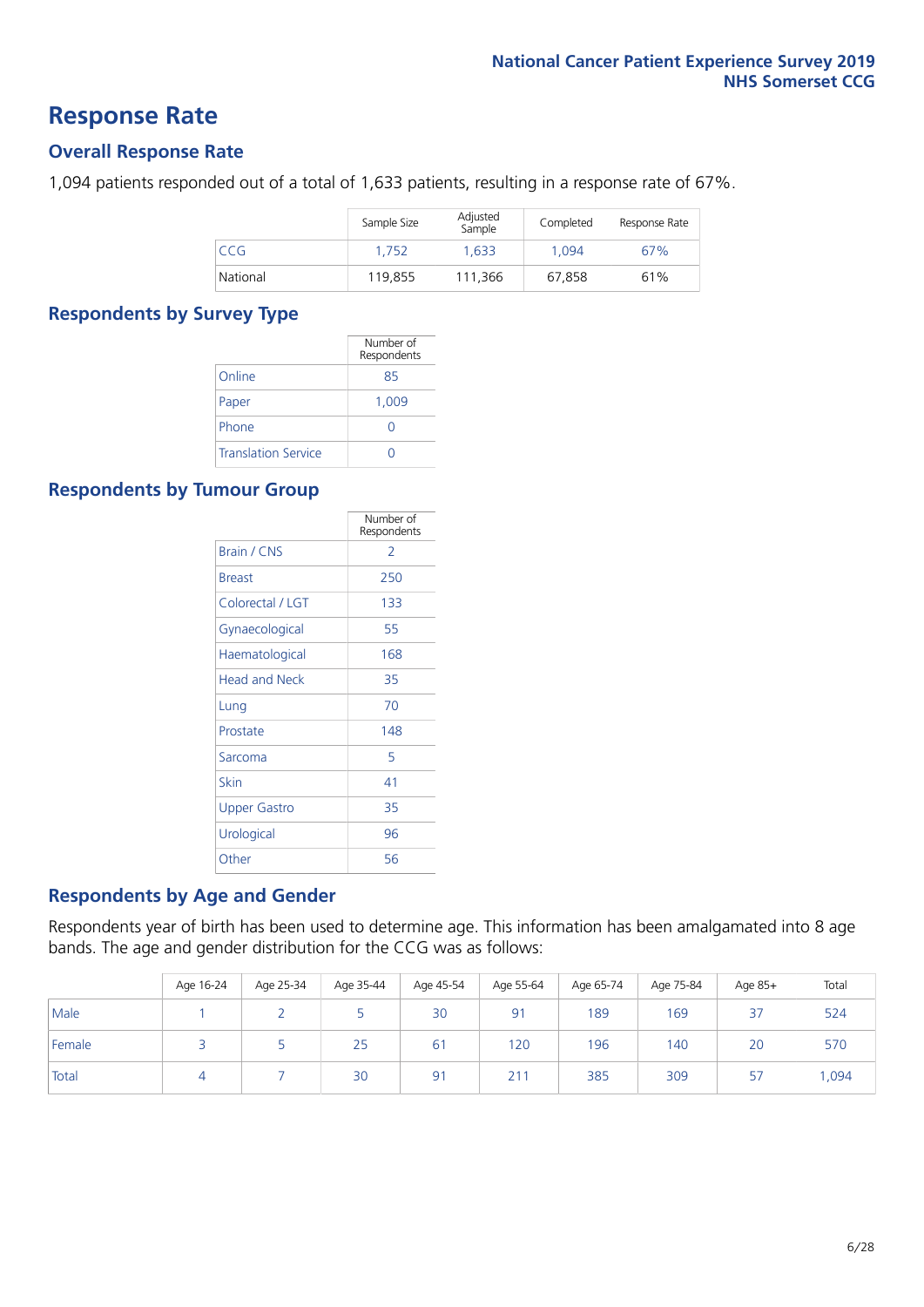# **Expected Range Charts**

| Lower Expected Range<br>Average                                                                         |       |     | Upper Expected Range |     |     |     |     | Case Mix Adjusted Score |            |                                         |                                |
|---------------------------------------------------------------------------------------------------------|-------|-----|----------------------|-----|-----|-----|-----|-------------------------|------------|-----------------------------------------|--------------------------------|
| <b>SEEING YOUR GP</b><br>Q1. Saw GP once or twice before being told they needed to go to<br>hospital    | 0%    | 10% | 20%                  | 30% | 40% | 50% | 60% | 70%                     | 80%<br>80% |                                         | 90% 100%                       |
| Q2. Patient thought they were seen as soon as necessary                                                 |       |     |                      |     |     |     |     |                         |            | 88%                                     |                                |
| <b>DIAGNOSTIC TESTS</b>                                                                                 | $0\%$ | 10% | 20%                  | 30% | 40% | 50% | 60% | 70%                     | 80%        |                                         | 90% 100%                       |
| Q5. Received all the information needed about the test                                                  |       |     |                      |     |     |     |     |                         |            |                                         | 95%                            |
| Q6. The length of time waiting for the test to be done was about<br>right                               |       |     |                      |     |     |     |     |                         |            | 92%<br>$\hat{\textcolor{red} \diamond}$ |                                |
| Q7. Test results explained in completely understandable way                                             |       |     |                      |     |     |     |     |                         | 82%        |                                         |                                |
| <b>FINDING OUT WHAT WAS WRONG WITH YOU</b>                                                              | $0\%$ | 10% | 20%                  | 30% | 40% | 50% | 60% | 70%                     | 80%        |                                         | 90% 100%                       |
| Q10. Patient told they could bring a family member or friend when<br>first told they had cancer         |       |     |                      |     |     |     |     |                         | 79%        |                                         |                                |
| Q11. Patient felt they were told sensitively that they had cancer                                       |       |     |                      |     |     |     |     |                         |            | 86%                                     |                                |
| Q12. Patient completely understood the explanation of what was<br>wrong                                 |       |     |                      |     |     |     |     | 74%                     |            |                                         |                                |
| Q13. Patient given easy to understand written information about<br>the type of cancer they had          |       |     |                      |     |     |     |     |                         | 78%        |                                         |                                |
| <b>DECIDING THE BEST TREATMENT FOR YOU</b>                                                              | $0\%$ | 10% | 20%                  | 30% | 40% | 50% | 60% | 70%                     | 80%        |                                         | 90% 100%                       |
| Q14. Patient felt that treatment options were completely explained                                      |       |     |                      |     |     |     |     |                         | 82%        |                                         |                                |
| Q15. Patient felt possible side effects were definitely explained in<br>an understandable way           |       |     |                      |     |     |     |     |                         | 75%        |                                         |                                |
| Q16. Patient definitely given practical advice and support in dealing<br>with side effects of treatment |       |     |                      |     |     |     |     | 71%                     |            |                                         |                                |
| Q17. Patient definitely told about side effects that could affect<br>them in the future                 |       |     |                      |     |     |     | 60% |                         |            |                                         |                                |
| Q18. Patient definitely involved as much as they wanted in<br>decisions about care and treatment        |       |     |                      |     |     |     |     |                         | 82%        |                                         |                                |
| <b>CLINICAL NURSE SPECIALIST (CNS)</b>                                                                  | $0\%$ | 10% | 20%                  | 30% | 40% | 50% | 60% | 70%                     | 80%        |                                         | 90% 100%                       |
| Q19. Patient given the name of a CNS who would support them<br>through their treatment                  |       |     |                      |     |     |     |     |                         |            |                                         | 95%<br>$\color{black}\diamond$ |
| Q20. Patient found it very or quite easy to contact their CNS                                           |       |     |                      |     |     |     |     |                         |            | 90%<br>♦<br>89%                         |                                |
| Q21. Patient got understandable answers to important questions<br>all or most of the time               |       |     |                      |     |     |     |     |                         |            |                                         |                                |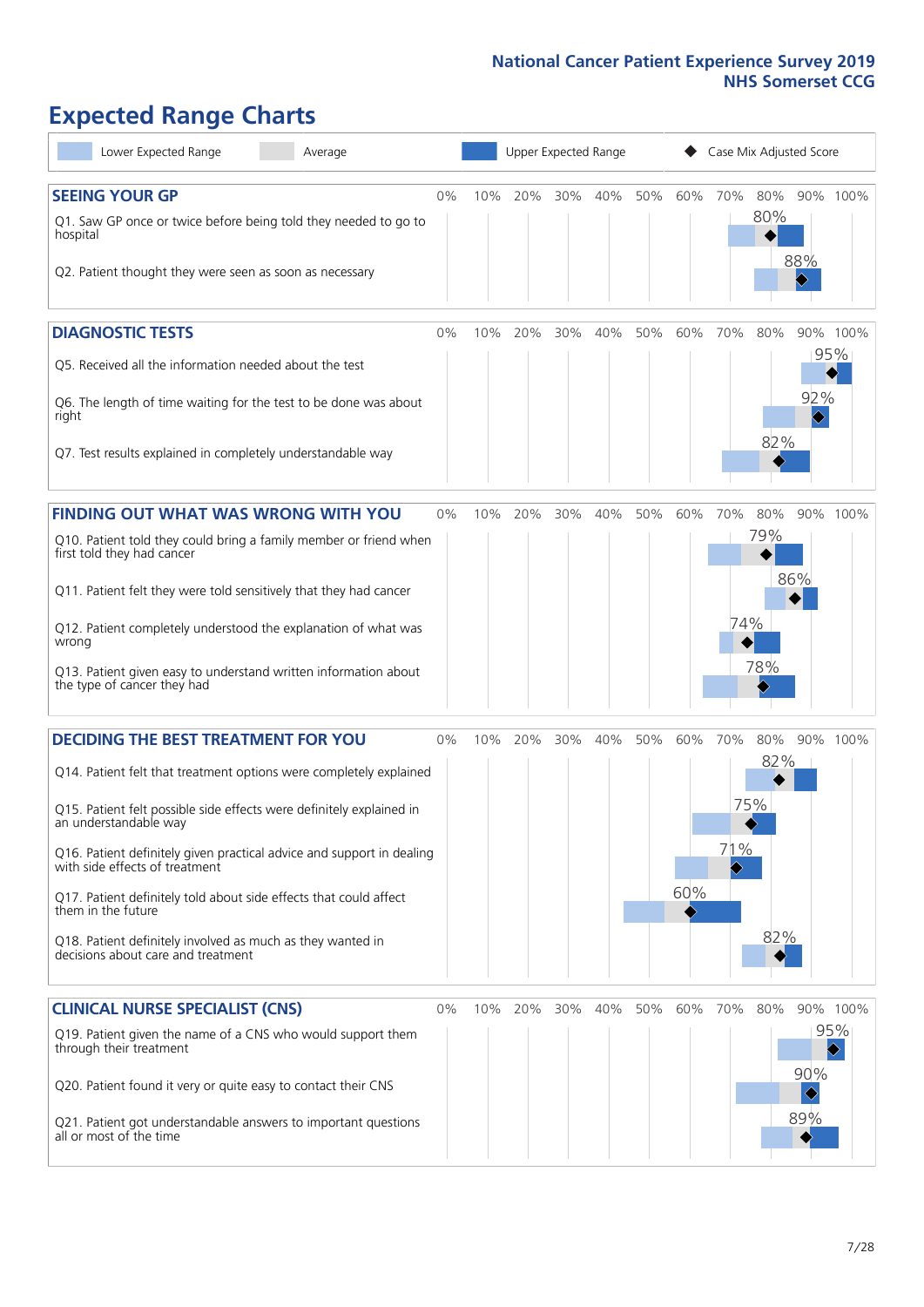# **Expected Range Charts**

| Lower Expected Range<br>Average                                                                                   |     |     | Upper Expected Range |     |     |                                     | Case Mix Adjusted Score |     |                                     |          |
|-------------------------------------------------------------------------------------------------------------------|-----|-----|----------------------|-----|-----|-------------------------------------|-------------------------|-----|-------------------------------------|----------|
| <b>SUPPORT FOR PEOPLE WITH CANCER</b><br>$0\%$                                                                    | 10% | 20% | 30%                  | 40% | 50% | 60%                                 | 70%                     | 80% |                                     | 90% 100% |
| Q22. Hospital staff gave information about support or self-help<br>groups for people with cancer                  |     |     |                      |     |     |                                     |                         |     | 91%                                 |          |
| Q23. Hospital staff discussed or gave information about the impact<br>cancer could have on day to day activities  |     |     |                      |     |     |                                     |                         |     | 87%                                 |          |
| Q24. Hospital staff gave information on getting financial help or<br>possible benefits                            |     |     |                      |     |     |                                     | 72%<br>♦                |     |                                     |          |
| Q25. Hospital staff told patient they could get free prescriptions                                                |     |     |                      |     |     |                                     |                         |     | 88%<br>$\color{black} \diamondsuit$ |          |
| <b>OPERATIONS</b><br>$0\%$                                                                                        | 10% | 20% | 30%                  | 40% | 50% | 60%                                 | 70%                     | 80% |                                     | 90% 100% |
| Q27. Beforehand, patient had all the information needed about the<br>operation                                    |     |     |                      |     |     |                                     |                         |     |                                     | 97%      |
| Q28. Afterwards, staff completely explained how operation had<br>gone in understandable way                       |     |     |                      |     |     |                                     |                         | 83% |                                     |          |
| <b>HOSPITAL CARE AS AN INPATIENT</b><br>$0\%$                                                                     | 10% | 20% | 30%                  | 40% | 50% | 60%                                 | 70%                     | 80% |                                     | 90% 100% |
| Q30. Hospital staff didn't talk in front of patient as if patient wasn't<br>there                                 |     |     |                      |     |     |                                     |                         |     | 86%                                 |          |
| Q31. Patient had confidence and trust in all doctors treating them                                                |     |     |                      |     |     |                                     |                         | 85% |                                     |          |
| Q32. Patient's family or someone close definitely felt able to talk to<br>a doctor                                |     |     |                      |     |     |                                     | 72%                     |     |                                     |          |
| Q33. Patient had confidence and trust in all the ward nurses<br>treating them                                     |     |     |                      |     |     |                                     |                         | 78% |                                     |          |
| Q34. Patient thought there were always or nearly always enough<br>nurses on duty to care for them                 |     |     |                      |     |     |                                     | 74%<br>♦                |     |                                     |          |
| Q35. All hospital staff asked patient what name they prefer to be<br>called by                                    |     |     |                      |     |     |                                     |                         | 78% |                                     |          |
| Q36. Patient always given enough privacy when discussing<br>condition or treatment                                |     |     |                      |     |     |                                     |                         |     | 87%                                 |          |
| Q37. Patient definitely found hospital staff to discuss worries or<br>fears during their inpatient visit          |     |     |                      |     |     | 59%<br>$\color{black}\blacklozenge$ |                         |     |                                     |          |
| Q38. Hospital staff definitely did everything they could to help<br>control pain                                  |     |     |                      |     |     |                                     |                         |     | 87%                                 |          |
| Q39. Patient always felt they were treated with respect and dignity<br>while in hospital                          |     |     |                      |     |     |                                     |                         |     | 91%                                 |          |
| Q40. Patient given clear written information about what should or<br>should not do after leaving hospital         |     |     |                      |     |     |                                     |                         |     | 87%                                 |          |
| Q41. Hospital staff told patient who to contact if worried about<br>condition or treatment after leaving hospital |     |     |                      |     |     |                                     |                         |     |                                     | 97%      |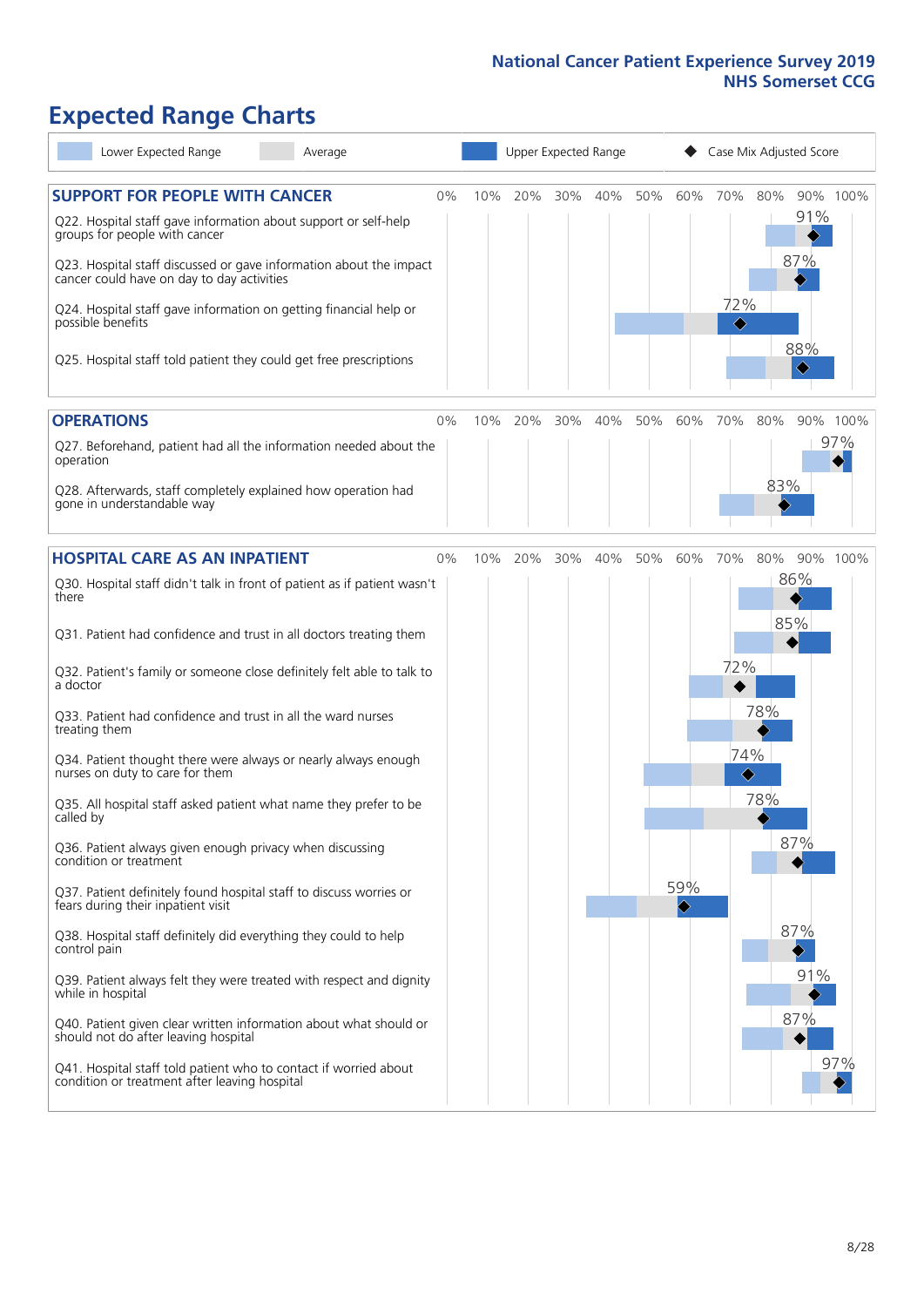# **Expected Range Charts**

| Lower Expected Range<br>Average                                                                                                                                                |       |     |     |     | Upper Expected Range |     |     |                        |     | Case Mix Adjusted Score |          |
|--------------------------------------------------------------------------------------------------------------------------------------------------------------------------------|-------|-----|-----|-----|----------------------|-----|-----|------------------------|-----|-------------------------|----------|
| <b>HOSPITAL CARE AS A DAY PATIENT / OUTPATIENT 0%</b><br>Q43. Patient definitely found hospital staff to discuss worries or<br>fears during their outpatient or day case visit |       | 10% | 20% | 30% | 40%                  | 50% | 60% | 70% 80%                | 73% |                         | 90% 100% |
| Q44. Cancer doctor had the right documents at patient's last<br>outpatient appointment                                                                                         |       |     |     |     |                      |     |     |                        |     |                         | 97%      |
| Q46. Beforehand patient completely had all information needed<br>about radiotherapy treatment                                                                                  |       |     |     |     |                      |     |     |                        |     | 87%                     |          |
| Q47. Patient completely given understandable information about<br>whether radiotherapy was working                                                                             |       |     |     |     |                      |     | 63% |                        |     |                         |          |
| Q49. Beforehand patient completely had all information needed<br>about chemotherapy treatment                                                                                  |       |     |     |     |                      |     |     |                        | 85% |                         |          |
| Q50. Patient given enough information about whether<br>chemotherapy was working in a completely understandable way                                                             |       |     |     |     |                      |     |     | 73%<br>$\blacklozenge$ |     |                         |          |
| <b>HOME CARE AND SUPPORT</b>                                                                                                                                                   | 0%    | 10% | 20% | 30% | 40%                  | 50% | 60% | 70%                    | 80% |                         | 90% 100% |
| Q51. Hospital staff definitely gave family or someone close all the<br>information needed to help care at home                                                                 |       |     |     |     |                      |     | 63% |                        |     |                         |          |
| Q52. Patient definitely given enough support from health or social<br>services during treatment                                                                                |       |     |     |     |                      | 50% |     |                        |     |                         |          |
| Q53. Patient definitely given enough support from health or social<br>services after treatment                                                                                 |       |     |     |     |                      | 45% |     |                        |     |                         |          |
| <b>CARE FROM YOUR GENERAL PRACTICE</b>                                                                                                                                         | 0%    | 10% | 20% | 30% | 40%                  | 50% | 60% | 70%                    | 80% |                         | 90% 100% |
| Q54. GP given enough information about patient's condition and<br>treatment                                                                                                    |       |     |     |     |                      |     |     |                        |     |                         | 98%      |
| Q55. General practice staff definitely did everything they could to<br>support patient during treatment                                                                        |       |     |     |     |                      |     | 59% |                        |     |                         |          |
| <b>YOUR OVERALL NHS CARE</b>                                                                                                                                                   | $0\%$ | 10% | 20% | 30% | 40%                  | 50% | 60% | 70%                    | 80% | 90%                     | 100%     |
| Q56. Different people treating and caring for patient always work<br>well together to give best possible care                                                                  |       |     |     |     | 40%                  |     |     |                        | 77% |                         |          |
| Q57. Patient given a care plan                                                                                                                                                 |       |     |     |     |                      |     |     |                        |     | 92%                     |          |
| Q58. Overall the administration of care was good or very good                                                                                                                  |       |     |     |     |                      |     |     |                        |     |                         |          |
| Q59. Patient felt length of time for attending clinics and<br>appointments for cancer was about right                                                                          |       |     |     |     |                      |     |     |                        | 80% |                         |          |
| Q60. Someone discussed with patient whether they would like to<br>take part in cancer research                                                                                 |       |     |     |     | 36%                  |     |     |                        |     |                         |          |
|                                                                                                                                                                                | 0     |     | 2   | 3   | 4                    | 5   | 6   | 7                      | 8   | 9                       | 10       |
| Q61. Patient's average rating of care scored from very poor to very<br>good                                                                                                    |       |     |     |     |                      |     |     |                        |     | 8.9                     |          |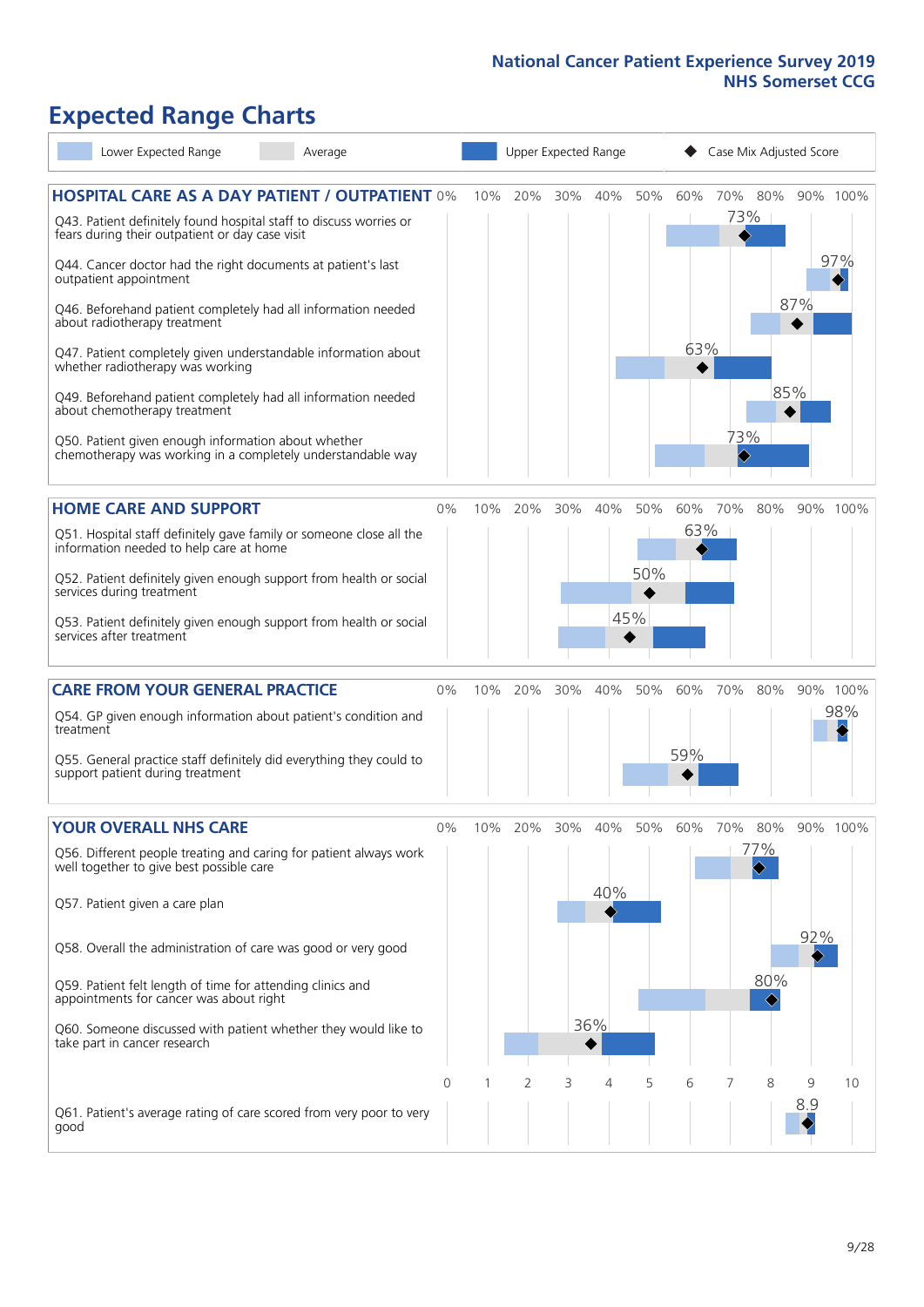# **Comparability Tables**

\* Indicates where a score has been suppressed because there are less than 21 responses.

\*\* No score available for 2018.

or  $\blacktriangledown$  $\blacktriangle$ 

Q13. Patient given easy to understand written information

Change 2018-2019: Indicates where 2019 score is significantly higher or lower than 2018 score Change Overall: Indicates significant change overall (2015, 2016, 2017, 2018 and 2019).

Adjusted Score below Lower Expected Range Adjusted Score between Upper and Lower Expected Ranges Adjusted Score above Upper Expected Range

|                                                                             | Case Mix Adjusted Scores<br>Unadjusted Scores |               |           |               |                                                  |         |               |                |                                     |                   |
|-----------------------------------------------------------------------------|-----------------------------------------------|---------------|-----------|---------------|--------------------------------------------------|---------|---------------|----------------|-------------------------------------|-------------------|
|                                                                             | 2018<br>n                                     | 2018<br>Score | 2019<br>n | 2019<br>Score | $\sqrt{(\text{Change})}$ Change<br>2018-<br>2019 | Overall | 2019<br>Score | Lower<br>Range | Upper<br>Expected Expected<br>Range | National<br>Score |
| <b>SEEING YOUR GP</b>                                                       |                                               |               |           |               |                                                  |         |               |                |                                     |                   |
| Q1. Saw GP once or twice before being told they needed to go<br>to hospital | 796                                           | 80%           | 809       | 81%           |                                                  |         | 80%           | 76%            | 82%                                 | 79%               |
| Q2. Patient thought they were seen as soon as necessary                     | 1060                                          | 86%           | 1058      | 88%           |                                                  |         | 88%           | 82%            | 86%                                 | 84%               |
| <b>DIAGNOSTIC TESTS</b>                                                     |                                               |               |           |               |                                                  |         |               |                |                                     |                   |

| <u>PERSITY JIR ILJIJ</u>                                                  |       |     |     |     |  |     |     |     |     |
|---------------------------------------------------------------------------|-------|-----|-----|-----|--|-----|-----|-----|-----|
| O5. Received all the information needed about the test                    | $***$ | **  | 912 | 95% |  | 95% | 94% | 96% | 95% |
| Q6. The length of time waiting for the test to be done was<br>about right | 917   | 89% | 936 | 92% |  | 92% | 86% | 90% | 88% |
| Q7. Test results explained in completely understandable way               | 924   | 81% | 941 | 83% |  | 82% | 77% | 82% | 80% |

| <b>FINDING OUT WHAT WAS WRONG WITH YOU</b>                                                      |      |     |      |     |     |     |     |     |
|-------------------------------------------------------------------------------------------------|------|-----|------|-----|-----|-----|-----|-----|
| Q10. Patient told they could bring a family member or friend<br>when first told they had cancer | 973  | 77% | 1001 | 79% | 79% | 73% | 81% | 77% |
| Q11. Patient felt they were told sensitively that they had cancer                               | 1069 | 87% | 1080 | 86% | 86% | 84% | 88% | 86% |
| Q12. Patient completely understood the explanation of what<br>was wrong                         | 1080 | 74% | 1080 | 75% | 74% | 71% | 76% | 73% |

| <b>DECIDING THE BEST TREATMENT FOR YOU</b>                                                              |      |     |      |     |     |     |     |     |
|---------------------------------------------------------------------------------------------------------|------|-----|------|-----|-----|-----|-----|-----|
| Q14. Patient felt that treatment options were completely<br>explained                                   | 942  | 84% | 954  | 82% | 82% | 81% | 86% | 83% |
| Q15. Patient felt possible side effects were definitely explained<br>in an understandable way           | 1035 | 73% | 1029 | 75% | 75% | 70% | 75% | 73% |
| Q16. Patient definitely given practical advice and support in<br>dealing with side effects of treatment | 1034 | 70% | 1026 | 72% | 71% | 64% | 70% | 67% |
| Q17. Patient definitely told about side effects that could affect<br>them in the future                 | 962  | 58% | 967  | 61% | 60% | 54% | 60% | 57% |
| Q18. Patient definitely involved as much as they wanted in<br>decisions about care and treatment        | $**$ | **  | 1059 | 83% | 82% | 79% | 83% | 81% |

about the type of cancer they had <sup>931</sup> **79%** <sup>962</sup> **79% 78%** 72% 77% **74%**

| <b>CLINICAL NURSE SPECIALIST (CNS)</b>                                                    |      |     |      |     |  |     |     |     |     |
|-------------------------------------------------------------------------------------------|------|-----|------|-----|--|-----|-----|-----|-----|
| Q19. Patient given the name of a CNS who would support them<br>through their treatment    | 1035 | 93% | 1034 | 95% |  | 95% | 90% | 94% | 92% |
| Q20. Patient found it very or quite easy to contact their CNS                             | 847  | 88% | 899  | 90% |  | 90% | 82% | 88% | 85% |
| Q21. Patient got understandable answers to important<br>questions all or most of the time | 825  | 91% | 846  | 89% |  | 89% | 85% | 90% | 87% |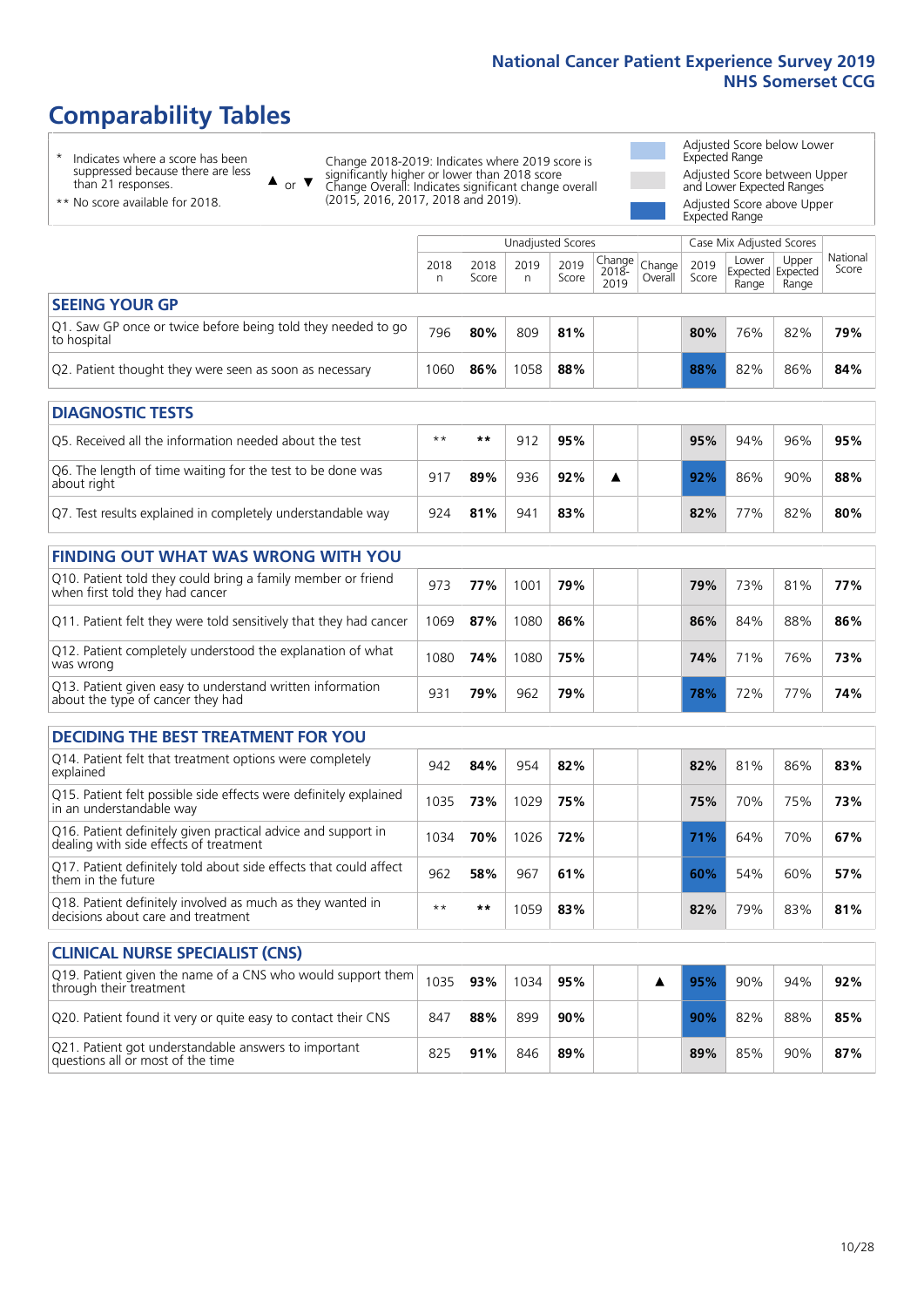# **Comparability Tables**

\* Indicates where a score has been suppressed because there are less than 21 responses.

\*\* No score available for 2018.

 $\triangle$  or  $\nabla$ 

Change 2018-2019: Indicates where 2019 score is significantly higher or lower than 2018 score Change Overall: Indicates significant change overall (2015, 2016, 2017, 2018 and 2019).

Adjusted Score below Lower Expected Range Adjusted Score between Upper and Lower Expected Ranges Adjusted Score above Upper Expected Range

|                                                                                                                   |              |               |           | Unadjusted Scores |                         |                   |               | Case Mix Adjusted Scores            |                |                   |
|-------------------------------------------------------------------------------------------------------------------|--------------|---------------|-----------|-------------------|-------------------------|-------------------|---------------|-------------------------------------|----------------|-------------------|
|                                                                                                                   | 2018<br>n    | 2018<br>Score | 2019<br>n | 2019<br>Score     | Change<br>2018-<br>2019 | Change<br>Overall | 2019<br>Score | Lower<br>Expected Expected<br>Range | Upper<br>Range | National<br>Score |
| <b>SUPPORT FOR PEOPLE WITH CANCER</b>                                                                             |              |               |           |                   |                         |                   |               |                                     |                |                   |
| Q22. Hospital staff gave information about support or self-help<br>groups for people with cancer                  | 804          | 89%           | 901       | 91%               |                         | ▲                 | 91%           | 86%                                 | 90%            | 88%               |
| Q23. Hospital staff discussed or gave information about the<br>impact cancer could have on day to day activities  | 719          | 87%           | 754       | 88%               |                         |                   | 87%           | 81%                                 | 87%            | 84%               |
| Q24. Hospital staff gave information on getting financial help or<br>possible benefits                            | 527          | 69%           | 586       | 72%               |                         | ▲                 | 72%           | 58%                                 | 67%            | 63%               |
| Q25. Hospital staff told patient they could get free prescriptions                                                | 475          | 88%           | 523       | 89%               |                         |                   | 88%           | 79%                                 | 85%            | 82%               |
| <b>OPERATIONS</b>                                                                                                 |              |               |           |                   |                         |                   |               |                                     |                |                   |
| Q27. Beforehand, patient had all the information needed about<br>the operation                                    | 560          | 96%           | 544       | 97%               |                         |                   | 97%           | 95%                                 | 98%            | 96%               |
| Q28. Afterwards, staff completely explained how operation had<br>gone in understandable way                       | 564          | 79%           | 546       | 84%               |                         |                   | 83%           | 76%                                 | 83%            | 79%               |
| <b>HOSPITAL CARE AS AN INPATIENT</b>                                                                              |              |               |           |                   |                         |                   |               |                                     |                |                   |
| Q30. Hospital staff didn't talk in front of patient as if patient<br>wasn't there                                 | $**$         | **            | 537       | 87%               |                         |                   | 86%           | 81%                                 | 87%            | 84%               |
| Q31. Patient had confidence and trust in all doctors treating<br>them                                             | $* *$        | **            | 540       | 86%               |                         |                   | 85%           | 81%                                 | 87%            | 84%               |
| Q32. Patient's family or someone close definitely felt able to talk<br>to a doctor                                | $\star\star$ | **            | 455       | 73%               |                         |                   | 72%           | 68%                                 | 76%            | 72%               |
| Q33. Patient had confidence and trust in all the ward nurses<br>treating them                                     | $\star\star$ | **            | 538       | 79%               |                         |                   | 78%           | 70%                                 | 78%            | 74%               |
| Q34. Patient thought there were always or nearly always<br>enough nurses on duty to care for them                 | $**$         | $***$         | 536       | 75%               |                         |                   | 74%           | 60%                                 | 68%            | 64%               |
| Q35. All hospital staff asked patient what name they prefer to<br>be called by                                    | $**$         | **            | 533       | 79%               |                         |                   | 78%           | 63%                                 | 78%            | 71%               |
| Q36. Patient always given enough privacy when discussing<br>condition or treatment                                | $\star\star$ | **            | 539       | 87%               |                         |                   | 87%           | 82%                                 | 88%            | 85%               |
| Q37. Patient definitely found hospital staff to discuss worries or<br>fears during their inpatient visit          | $* *$        | **            | 389       | 59%               |                         |                   | 59%           | 47%                                 | 57%            | 52%               |
| Q38. Hospital staff definitely did everything they could to help<br>control pain                                  | $\star\star$ | **            | 479       | 87%               |                         |                   | 87%           | 79%                                 | 86%            | 83%               |
| Q39. Patient always felt they were treated with respect and<br>dignity while in hospital                          | $\star\star$ | **            | 540       | 91%               |                         |                   | 91%           | 85%                                 | 91%            | 88%               |
| Q40. Patient given clear written information about what should<br>or should not do after leaving hospital         | $**$         | **            | 506       | 88%               |                         |                   | 87%           | 83%                                 | 89%            | 86%               |
| Q41. Hospital staff told patient who to contact if worried about<br>condition or treatment after leaving hospital | $**$         | **            | 517       | 97%               |                         |                   | 97%           | 92%                                 | 96%            | 94%               |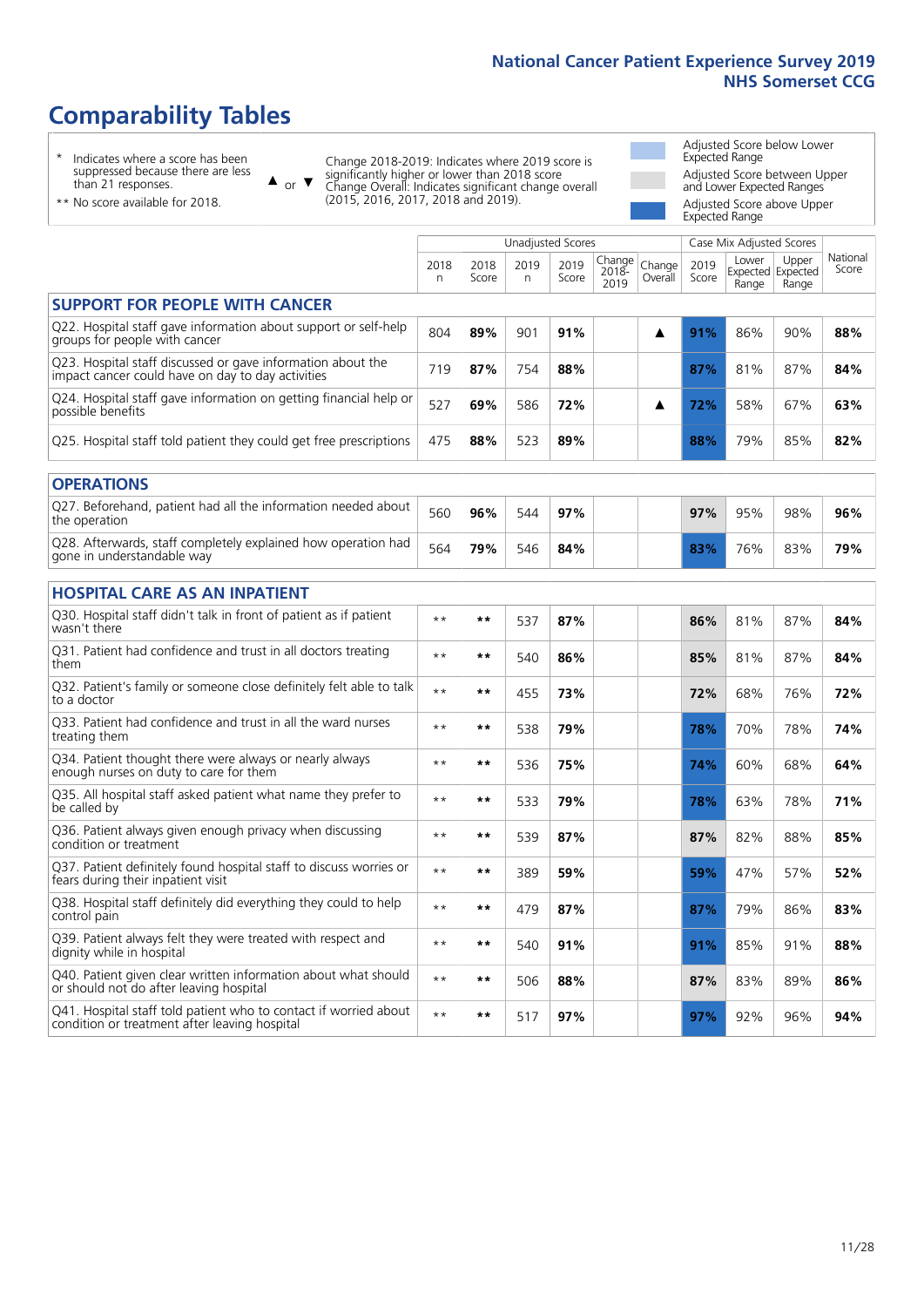# **Comparability Tables**

\* Indicates where a score has been suppressed because there are less than 21 responses.

\*\* No score available for 2018.

 $\triangle$  or  $\nabla$ 

Change 2018-2019: Indicates where 2019 score is significantly higher or lower than 2018 score Change Overall: Indicates significant change overall (2015, 2016, 2017, 2018 and 2019).

Adjusted Score below Lower Expected Range Adjusted Score between Upper and Lower Expected Ranges Adjusted Score above Upper Expected Range

|                                                                                                                       | <b>Unadjusted Scores</b> |               |           |               |                            |                   |               | Case Mix Adjusted Scores |                                     |                   |
|-----------------------------------------------------------------------------------------------------------------------|--------------------------|---------------|-----------|---------------|----------------------------|-------------------|---------------|--------------------------|-------------------------------------|-------------------|
|                                                                                                                       | 2018<br>n                | 2018<br>Score | 2019<br>n | 2019<br>Score | Change<br>$2018 -$<br>2019 | Change<br>Overall | 2019<br>Score | Lower<br>Range           | Upper<br>Expected Expected<br>Range | National<br>Score |
| <b>HOSPITAL CARE AS A DAY PATIENT / OUTPATIENT</b>                                                                    |                          |               |           |               |                            |                   |               |                          |                                     |                   |
| Q43. Patient definitely found hospital staff to discuss worries or<br>fears during their outpatient or day case visit | 776                      | 75%           | 778       | 74%           |                            |                   | 73%           | 67%                      | 74%                                 | 71%               |
| Q44. Cancer doctor had the right documents at patient's last<br>outpatient appointment                                | 940                      | 96%           | 925       | 97%           |                            |                   | 97%           | 95%                      | 97%                                 | 96%               |
| Q46. Beforehand patient completely had all information needed<br>about radiotherapy treatment                         | 293                      | 85%           | 281       | 86%           |                            |                   | 87%           | 82%                      | 90%                                 | 86%               |
| Q47. Patient completely given understandable information<br>about whether radiotherapy was working                    | 235                      | 66%           | 242       | 63%           |                            |                   | 63%           | 54%                      | 66%                                 | 60%               |
| Q49. Beforehand patient completely had all information needed<br>about chemotherapy treatment                         | 553                      | 86%           | 540       | 85%           |                            |                   | 85%           | 81%                      | 87%                                 | 84%               |
| Q50. Patient given enough information about whether<br>chemotherapy was working in a completely understandable way    | 494                      | 71%           | 502       | 73%           |                            |                   | 73%           | 64%                      | 72%                                 | 68%               |
| <b>HOME CARE AND SUPPORT</b>                                                                                          |                          |               |           |               |                            |                   |               |                          |                                     |                   |
| Q51. Hospital staff definitely gave family or someone close all<br>the information needed to help care at home        | 850                      | 63%           | 862       | 63%           |                            |                   | 63%           | 56%                      | 63%                                 | 60%               |
| Q52. Patient definitely given enough support from health or<br>social services during treatment                       | 455                      | 53%           | 466       | 50%           |                            |                   | 50%           | 45%                      | 59%                                 | 52%               |
| Q53. Patient definitely given enough support from health or<br>social services after treatment                        | 304                      | 43%           | 277       | 45%           |                            |                   | 45%           | 39%                      | 51%                                 | 45%               |
| <b>CARE FROM YOUR GENERAL PRACTICE</b>                                                                                |                          |               |           |               |                            |                   |               |                          |                                     |                   |
| Q54. GP given enough information about patient's condition<br>and treatment                                           | 932                      | 97%           | 930       | 98%           |                            |                   | 98%           | 94%                      | 97%                                 | 95%               |
| Q55. General practice staff definitely did everything they could<br>to support patient during treatment               | 710                      | 64%           | 726       | 60%           |                            | ▼                 | 59%           | 54%                      | 62%                                 | 58%               |
| <b>YOUR OVERALL NHS CARE</b>                                                                                          |                          |               |           |               |                            |                   |               |                          |                                     |                   |
|                                                                                                                       |                          |               |           |               |                            |                   |               |                          |                                     |                   |
| Q56. Different people treating and caring for patient always<br>work well together to give best possible care         | $* *$                    | $***$         | 1037      | 78%           |                            |                   | 77%           | 70%                      | 76%                                 | 73%               |
| Q57. Patient given a care plan                                                                                        | 835                      | 39%           | 806       | 41%           |                            |                   | 40%           | 34%                      | 41%                                 | 38%               |
| Q58. Overall the administration of care was good or very good                                                         | 1065                     | 92%           | 1074      | 92%           |                            |                   | 92%           | 87%                      | 91%                                 | 89%               |
| Q59. Patient felt length of time for attending clinics and<br>appointments for cancer was about right                 | 1058                     | 80%           | 1068      | 81%           |                            |                   | 80%           | 64%                      | 75%                                 | 69%               |
| Q60. Someone discussed with patient whether they would like<br>to take part in cancer research                        | 995                      | 33%           | 1003      | 34%           |                            | ▲                 | 36%           | 22%                      | 38%                                 | 30%               |
| Q61. Patient's average rating of care scored from very poor to<br>very good                                           | 1051                     | 9.0           | 1060      | 8.9           |                            |                   | 8.9           | 8.7                      | 8.9                                 | 8.8               |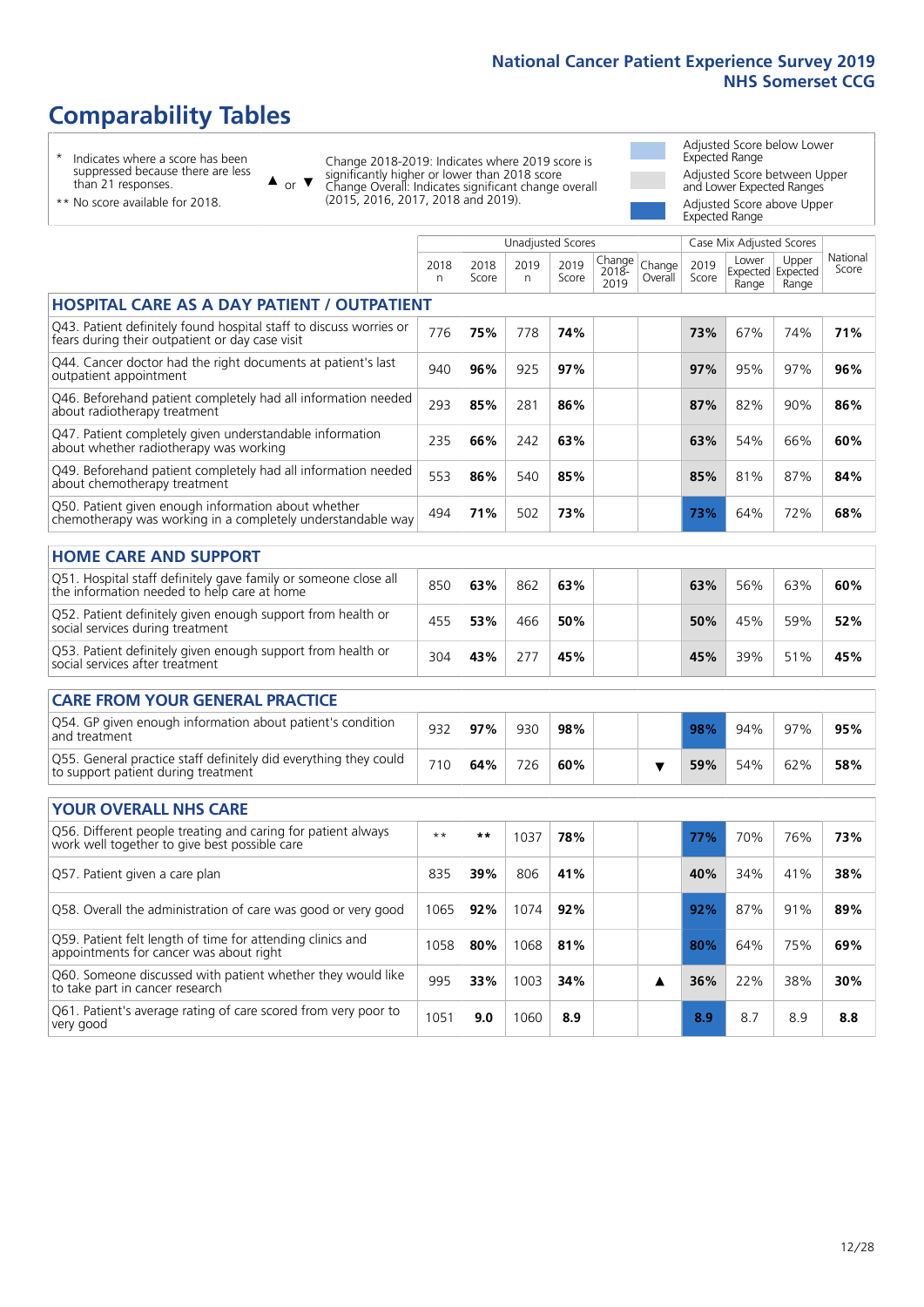- \* Indicates where a score has been suppressed because there are less than 21 responses.
- n.a. Indicates that there were no respondents for that tumour group.

| <b>SEEING YOUR GP</b>                           |            |              |               |            |                    |                |                             |      | Tumour Group |         |      |                 |                                                     |       |                |
|-------------------------------------------------|------------|--------------|---------------|------------|--------------------|----------------|-----------------------------|------|--------------|---------|------|-----------------|-----------------------------------------------------|-------|----------------|
|                                                 |            | Brain<br>CNS | <b>Breast</b> | Colorectal | ᠊ᢛ<br>Gynaecologic | Haematological | Head and<br>Neck            | Lung | Prostate     | Sarcoma | Skin | Upper<br>Gastro | Jrological                                          | Other | All<br>Cancers |
| Q1. Saw GP once or twice before being told they | <b>CCG</b> | $^\star$     |               | 93% 70%    |                    |                | 80% 70% 69% 78% 87%         |      |              |         |      |                 | 86% 88% 74% 92% 81%                                 |       |                |
| needed to go to hospital                        | National   | 59%          |               |            |                    |                |                             |      |              |         |      |                 | 94% 75% 77% 67% 79% 71% 82% 71% 90% 74% 83% 74% 79% |       |                |
| Q2. Patient thought they were seen as soon as   | <b>CCG</b> | $\star$      |               |            |                    |                | 91% 81% 98% 85% 82% 93% 90% |      |              |         |      |                 | 88% 91% 87% 89% 88%                                 |       |                |
| necessary                                       | National   | 79%          |               |            |                    |                |                             |      |              |         |      |                 | 89% 83% 81% 82% 81% 84% 86% 69% 85% 79% 85% 79% 84% |       |                |

#### **DIAGNOSTIC TESTS** Tumour Group

|                                                   |                                                                  | Brain | <b>Breast</b> | olorectal<br>LGT<br>Ü | Gynaecological | Haematological | Head and<br>Neck    | Lung    | Prostate | Sarcoma | Skin | Upper<br>Gastro | Irological          | Other | All<br>Cancers |
|---------------------------------------------------|------------------------------------------------------------------|-------|---------------|-----------------------|----------------|----------------|---------------------|---------|----------|---------|------|-----------------|---------------------|-------|----------------|
| Q5. Received all the information needed about     | <b>CCG</b>                                                       | n.a.  |               | 97% 97% 93%           |                | 94%            | $\star$             | 93% 98% |          |         |      | 97% 91%         | 93% 93% 95%         |       |                |
| the test                                          | National                                                         | 93%   | 95%           | 95%                   | 93%            |                | 95% 93% 95% 95% 93% |         |          |         | 96%  | 95%             | 95% 95% 95%         |       |                |
| Q6. The length of time waiting for the test to be | <b>CCG</b>                                                       | n.a.  |               | 93% 92%               | 96%            | 92%            | $\star$             | 90% 90% |          |         |      |                 | 97% 91% 93% 88% 92% |       |                |
| done was about right                              | National 84% 91% 88% 86% 89% 88% 87% 87% 81% 87% 84% 87% 86% 88% |       |               |                       |                |                |                     |         |          |         |      |                 |                     |       |                |
| Q7. Test results explained in completely          | <b>CCG</b>                                                       | n.a.  |               | 85% 85% 92% 83%       |                |                | $\star$             | 87% 83% |          | $\star$ | 89%  |                 | 70% 75% 82% 83%     |       |                |
| understandable way                                | National 71% 83% 82% 77% 77% 79% 80% 80% 78% 84% 75% 80% 76% 80% |       |               |                       |                |                |                     |         |          |         |      |                 |                     |       |                |

| <b>FINDING OUT WHAT WAS WRONG WITH YOU</b>        |            |         |               |                        |                         |                       |                  |      | Tumour Group |         |                       |                 |             |         |                     |
|---------------------------------------------------|------------|---------|---------------|------------------------|-------------------------|-----------------------|------------------|------|--------------|---------|-----------------------|-----------------|-------------|---------|---------------------|
|                                                   |            | Brain   | <b>Breast</b> | olorectal.<br>LGT<br>Ū | Gynaecological          | Haematologica         | Head and<br>Neck | Lung | Prostate     | Sarcoma | Skin                  | Upper<br>Gastro | Urological  | Other   | All<br>Cancers      |
| Q10. Patient told they could bring a family       | <b>CCG</b> | $\star$ |               | 83% 87%                | 76%                     | 70%   75%   77%   84% |                  |      |              | $\star$ | 82%                   | 82%             | 170%        |         | 78% 79%             |
| member or friend when first told they had cancer  | National   | 85%     | 82%           | 82%                    |                         | 71% 71% 71% 77% 79%   |                  |      |              | 73%     | 69%                   | 76%             | 73%         |         | 75% 77%             |
| Q11. Patient felt they were told sensitively that | <b>CCG</b> | $\star$ | $86\%$        | 89%                    |                         | 88% 84% 91% 87% 91%   |                  |      |              | $\star$ |                       | 85% 80%         | 83% 85% 86% |         |                     |
| they had cancer                                   | National   | 79%     |               | 89% 87%                | 82% 84% 87% 83% 86% 84% |                       |                  |      |              |         |                       |                 |             |         | 89% 81% 84% 83% 86% |
| Q12. Patient completely understood the            | <b>CCG</b> | $\star$ | 74%           | 75%                    |                         | 73% 63% 85% 80% 81%   |                  |      |              | $\star$ | 83%                   |                 |             |         | 77% 83% 75% 75%     |
| explanation of what was wrong                     | National   | 66%     | 77%           | 79%                    | 73%                     | 60% 78% 76% 79%       |                  |      |              | 67%     | 80%                   |                 | 70% 77%     |         | 70% 73%             |
| Q13. Patient given easy to understand written     | <b>CCG</b> | $\star$ | 78%           | 76%                    | 89%                     | 79% 62% 82% 86%       |                  |      |              | $\star$ |                       |                 | 84% 69% 75% | 78% 79% |                     |
| information about the type of cancer they had     | National   | 66%     | 78%           | 73%                    | 71%                     | 76% 69% 67% 83% 67%   |                  |      |              |         | 84%   67%   74%   65% |                 |             |         | 74%                 |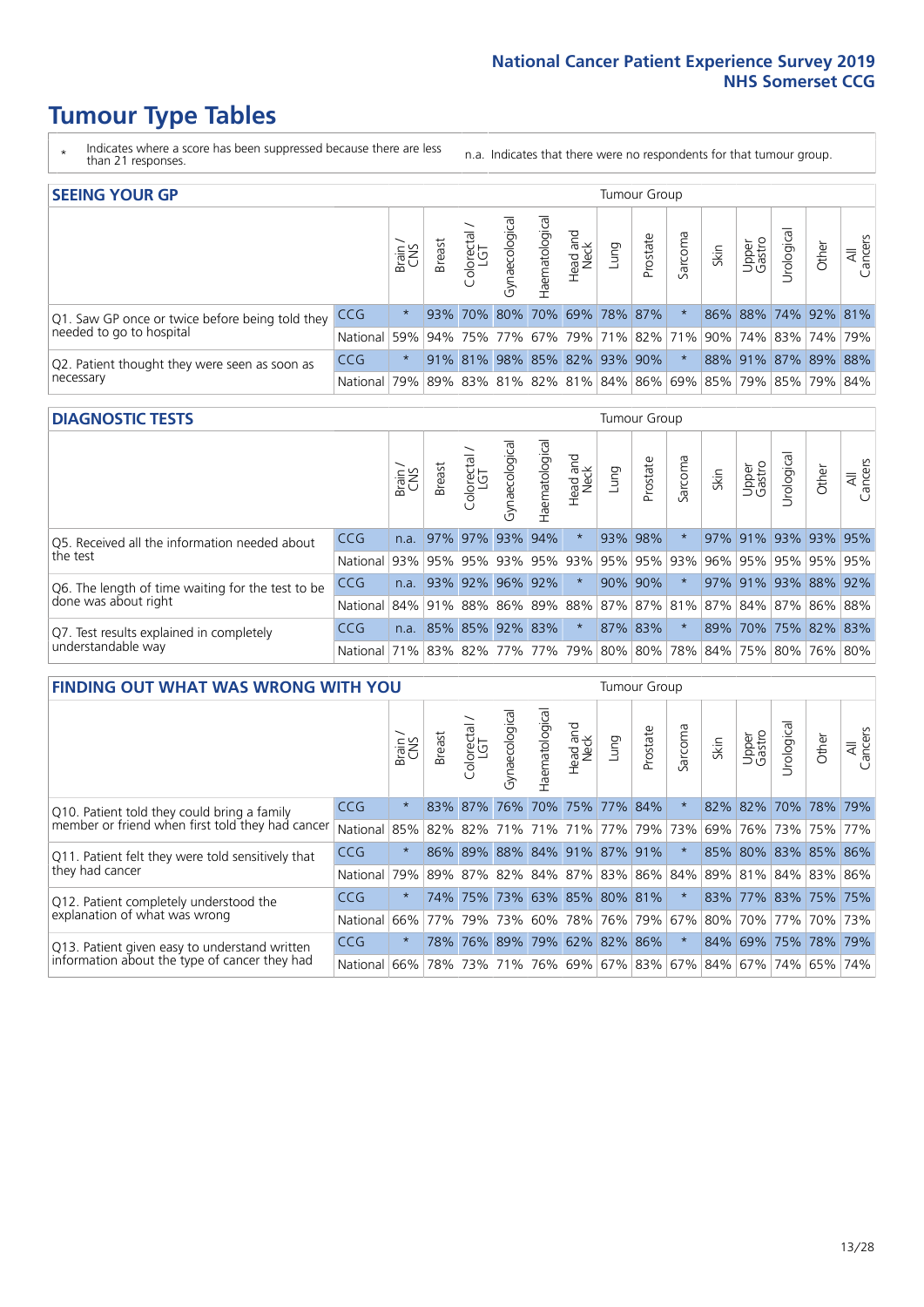- \* Indicates where a score has been suppressed because there are less than 21 responses.
- n.a. Indicates that there were no respondents for that tumour group.

| <b>DECIDING THE BEST TREATMENT FOR YOU</b>         |            |         |               |                            |                                   |               |                  |                     | <b>Tumour Group</b> |                                         |      |                     |                 |             |                |
|----------------------------------------------------|------------|---------|---------------|----------------------------|-----------------------------------|---------------|------------------|---------------------|---------------------|-----------------------------------------|------|---------------------|-----------------|-------------|----------------|
|                                                    |            | Brain   | <b>Breast</b> | olorectal<br>LGT<br>$\cup$ | Gynaecological                    | Haematologica | Head and<br>Neck | Lung                | Prostate            | Sarcoma                                 | Skin | Upper<br>Gastro     | Jrological      | Other       | All<br>Cancers |
| Q14. Patient felt that treatment options were      | CCG        | $\star$ | 84%           | 80%                        | 85%                               |               |                  | 77% 93% 87% 81%     |                     | $\star$                                 |      | 87% 81% 81% 83%     |                 |             | 82%            |
| completely explained                               | National   | 85%     | 85%           |                            | 85%   85%   82%   87%   84%   83% |               |                  |                     |                     | 83%                                     | 89%  |                     | 81% 83% 79% 83% |             |                |
| Q15. Patient felt possible side effects were       | <b>CCG</b> | $\star$ | 74%           | 74%                        | 82%                               | 72% 78%       |                  |                     | 78% 74%             |                                         | 85%  |                     | 69% 74% 82% 75% |             |                |
| definitely explained in an understandable way      | National   | 69%     | 74%           | 76%                        | 75%                               | 69%           | 73%              |                     | 74% 73%             | 73%                                     | 77%  | 72%                 | 71%             | 70% 73%     |                |
| Q16. Patient definitely given practical advice and | <b>CCG</b> | $\star$ | 72%           | 70%                        | 72%                               |               | 66% 76%          | 76% 74%             |                     |                                         | 86%  | 68% 63% 81% 72%     |                 |             |                |
| support in dealing with side effects of treatment  | National   | 63%     | 70%           | 70%                        |                                   | 69% 65% 70%   |                  |                     | 69% 65%             | 66%                                     | 71%  |                     | 66% 63% 64% 67% |             |                |
| Q17. Patient definitely told about side effects    | CCG        | $\star$ | $56\%$        | 57%                        |                                   |               |                  | 73% 54% 71% 65% 67% |                     | $\ast$                                  | 75%  |                     | 56% 60% 61% 61% |             |                |
| that could affect them in the future               | National   | 62%     | 57%           | 59%                        |                                   |               |                  | 56% 51% 64% 56% 66% |                     | 54%                                     | 66%  |                     | 53% 56% 52%     |             | 57%            |
| Q18. Patient definitely involved as much as they   | <b>CCG</b> | $\star$ |               |                            | 78% 87% 86% 85% 78% 86% 84%       |               |                  |                     |                     | $\ast$                                  |      | 90% 83% 76% 91% 83% |                 |             |                |
| wanted in decisions about care and treatment       | National   | 79%     |               |                            |                                   |               |                  |                     |                     | 81% 83% 81% 80% 81% 81% 84% 81% 87% 79% |      |                     |                 | 79% 78% 81% |                |

#### **CLINICAL NURSE SPECIALIST (CNS)** Tumour Group

|                                             |            | Brain<br>CNS | <b>Breast</b> | Colorectal<br>LGT | Gynaecologic | ᠊ᢛ<br>Ü<br>aematologi | Head and<br>Neck                                    | Lung | Prostate | Sarcoma | Skin | Upper<br>Gastro | ᅙ<br>Irologica | Other                | All<br>Cancers |
|---------------------------------------------|------------|--------------|---------------|-------------------|--------------|-----------------------|-----------------------------------------------------|------|----------|---------|------|-----------------|----------------|----------------------|----------------|
| Q19. Patient given the name of a CNS who    | <b>CCG</b> | $\star$      | 97%           | 98%               | 98%          |                       | 95% 100% 99% 90%                                    |      |          |         | 97%  | 94%             |                | 90% 96% 95%          |                |
| would support them through their treatment  | National   |              |               |                   |              |                       | 95% 95% 92% 95% 92% 91% 94% 91% 91% 91% 93% 85% 89% |      |          |         |      |                 |                |                      | 92%            |
| Q20. Patient found it very or quite easy to | <b>CCG</b> | $\star$      |               |                   |              |                       | 90% 96% 94% 88% 88% 89% 90%                         |      |          | $\star$ |      |                 |                | 100% 84% 83% 89% 90% |                |
| contact their CNS                           | National   |              |               |                   |              |                       | 86% 84% 88% 85% 87% 86% 86% 80% 86% 90% 85% 83% 83% |      |          |         |      |                 |                |                      | 85%            |
| Q21. Patient got understandable answers to  | CCG        | $\star$      |               | 89% 91%           | 87%          |                       | 87% 92% 90% 91%                                     |      |          | $\star$ |      | 97% 90%         |                |                      | 86% 83% 89%    |
| important questions all or most of the time | National   |              |               |                   |              |                       | 82% 87% 89% 86% 89% 88% 86% 87% 87% 93% 86% 87% 86% |      |          |         |      |                 |                |                      | 87%            |

| <b>SUPPORT FOR PEOPLE WITH CANCER</b>                                                             |                                          |         |               |                 |                                 |                |                        |         | <b>Tumour Group</b> |         |                         |                 |             |             |                |
|---------------------------------------------------------------------------------------------------|------------------------------------------|---------|---------------|-----------------|---------------------------------|----------------|------------------------|---------|---------------------|---------|-------------------------|-----------------|-------------|-------------|----------------|
|                                                                                                   |                                          | Brain   | <b>Breast</b> | ∼<br>Colorectal | Gynaecological                  | Haematological | ad and<br>Neck<br>Head | Fung    | Prostate            | Sarcoma | Skin                    | Upper<br>Gastro | Jrological  | Other       | All<br>Cancers |
| Q22. Hospital staff gave information about<br>support or self-help groups for people with         | CCG                                      | $\star$ | 93%           | 91%             | 90%                             | 91%            | 97%                    | 90%     | 92%                 | $\star$ | 97%                     | 87%             | 77%         | 91%         | 91%            |
| cancer                                                                                            | National                                 | 92%     | 92%           | 88%             | 87%                             |                | 86% 88% 87% 91%        |         |                     | 86%     | 90%                     |                 |             | 88% 81% 83% | 88%            |
| Q23. Hospital staff discussed or gave information<br>about the impact cancer could have on day to | CCG                                      | $\star$ | 89%           | 86%             | 91%                             |                | 89% 92% 85% 91%        |         |                     | $\ast$  | 100% 76% 73% 91%        |                 |             |             | 88%            |
| day activities                                                                                    | National                                 | 84%     |               |                 | 86% 85% 82% 84% 84% 83% 88% 81% |                |                        |         |                     |         | 86% 83%                 |                 |             | 78% 79%     | 84%            |
| Q24. Hospital staff gave information on getting                                                   | CCG                                      | $\star$ | 77%           | 70%             | 76%                             | 68%            | $\star$                |         | 78% 73%             | $\ast$  | $\star$                 |                 | 78% 49% 61% |             | 72%            |
| financial help or possible benefits                                                               | National                                 | 78%     |               | 68% 61%         |                                 | 66% 61% 67%    |                        | 72% 55% |                     | 64%     | 60%                     |                 | 64% 47%     | 59%         | 63%            |
| Q25. Hospital staff told patient they could get                                                   | <b>CCG</b>                               | n.a.    | 90%           | 93%             |                                 |                | 84% 94% 91% 88% 87%    |         |                     | $\star$ | $\star$                 | $\star$         | 72%         | 90%         | 89%            |
| free prescriptions                                                                                | National 82% 81% 83% 79% 87% 84% 86% 80% |         |               |                 |                                 |                |                        |         |                     |         | 78% 71% 84% 73% 81% 82% |                 |             |             |                |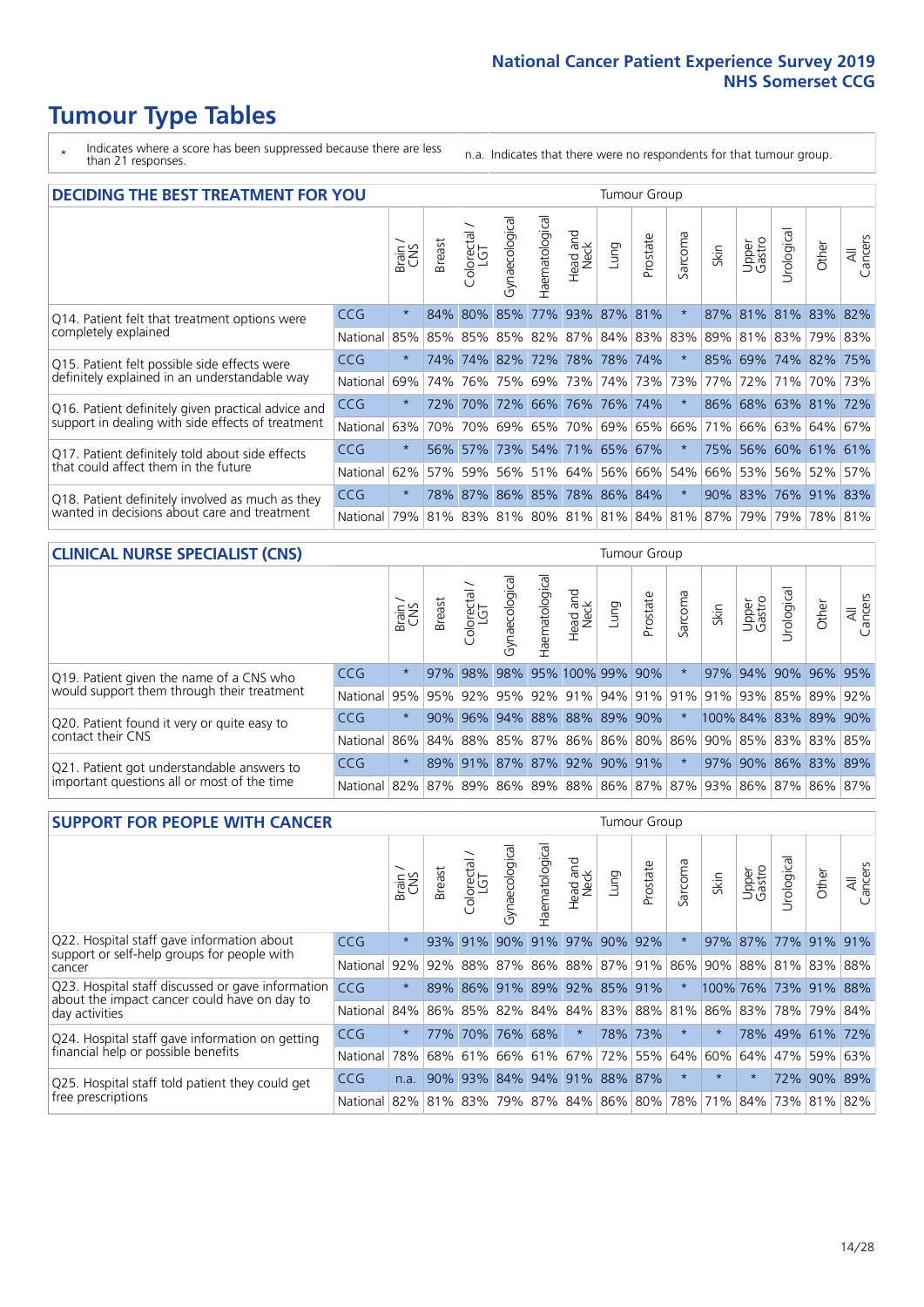- \* Indicates where a score has been suppressed because there are less than 21 responses.
- n.a. Indicates that there were no respondents for that tumour group.

| <b>OPERATIONS</b>                                |              |              |               |                   |                      |                |                  |         | Tumour Group                                        |         |      |                 |            |             |                |
|--------------------------------------------------|--------------|--------------|---------------|-------------------|----------------------|----------------|------------------|---------|-----------------------------------------------------|---------|------|-----------------|------------|-------------|----------------|
|                                                  |              | Brain<br>CNS | <b>Breast</b> | Colorectal<br>LGT | Gynaecological       | Haematological | Head and<br>Neck | Lung    | Prostate                                            | Sarcoma | Skin | Upper<br>Gastro | Jrological | Other       | All<br>Cancers |
| Q27. Beforehand, patient had all the information | <b>CCG</b>   | $\star$      |               |                   | 98% 97% 100% 81% 95% |                |                  | $\star$ | 100%                                                |         | 100% |                 |            | 96% 96% 97% |                |
| needed about the operation                       | National 96% |              |               |                   |                      |                |                  |         | 97% 96% 96% 94% 96% 95% 97% 95% 96%                 |         |      | 96%             |            | 95% 95% 96% |                |
| Q28. Afterwards, staff completely explained how  | <b>CCG</b>   | $\star$      |               |                   | 82% 85% 93% 77% 78%  |                |                  | $\star$ | 89%                                                 |         | 87%  | $\star$         |            | 83% 84% 84% |                |
| operation had gone in understandable way         | National 76% |              |               |                   |                      |                |                  |         | 79% 83% 79% 78% 79% 79% 78% 80% 82% 79% 76% 77% 79% |         |      |                 |            |             |                |

#### **HOSPITAL CARE AS AN INPATIENT** Tumour Group

|                                                                                                   |              | Brain   | Breast                           | Colorectal /<br>LGT | Gynaecological  | Haematological | Head and<br>Neck             | Lung        | Prostate    | Sarcoma | Skin                                    | Upper<br>Gastro | Urological | Other       | All<br>Cancers |
|---------------------------------------------------------------------------------------------------|--------------|---------|----------------------------------|---------------------|-----------------|----------------|------------------------------|-------------|-------------|---------|-----------------------------------------|-----------------|------------|-------------|----------------|
| Q30. Hospital staff didn't talk in front of patient                                               | CCG          | $\star$ |                                  |                     |                 |                | 87% 87% 86% 91% 93% 80% 89%  |             |             | $\star$ | $\star$                                 | $\star$         |            | 86% 76% 87% |                |
| as if patient wasn't there                                                                        | National     | 81%     | 86%                              | 81%                 |                 | 83% 84%        |                              | 83% 81%     | 88%         | 86%     | 86%                                     | 81%             | 83%        | 82%         | 84%            |
| O31. Patient had confidence and trust in all                                                      | CCG          | $\star$ | 80%                              | 88%                 |                 |                | 93% 87% 85% 80% 93%          |             |             | $\star$ |                                         |                 | 88%        | 72%         | 86%            |
| doctors treating them                                                                             | National 82% |         |                                  |                     | 83% 85% 83% 82% |                |                              |             | 87% 83% 89% | 86%     | 85%                                     | 81%             | 85%        | 80% 84%     |                |
| Q32. Patient's family or someone close definitely<br>felt able to talk to a doctor                | CCG          | $\star$ | 65%                              | 75%                 | 78% 83%         |                | $\star$                      | 72%         | 73%         | $\star$ | $\star$                                 | $\star$         |            | 67% 73% 73% |                |
|                                                                                                   | National 67% |         | 72%                              | 73%                 |                 | 72% 74%        | 75%                          | 74%         | 72%         | 71%     | 74%                                     | 73%             | 71%        | 69%         | 72%            |
| Q33. Patient had confidence and trust in all the                                                  | CCG          | $\star$ |                                  |                     |                 |                | 77% 77% 69% 85% 78% 83%      |             | 84%         | $\star$ | $\star$                                 | $\star$         |            | 79% 68% 79% |                |
| ward nurses treating them                                                                         | National I   | 72%     | 73%                              | 72%                 |                 | 71% 77%        | 75%                          | 77%         | 79%         | 74%     | 75%                                     | 73%             | 77%        | 69%         | 74%            |
| Q34. Patient thought there were always or nearly<br>always enough nurses on duty to care for them | <b>CCG</b>   | $\star$ | 68%                              | 74% 85%             |                 | 79% 81%        |                              | 63%         | 80%         | $\star$ | $\star$                                 | $\star$         |            | 71% 88%     | 75%            |
|                                                                                                   | National     | 68%     | 64%                              | 62%                 | 63%             | 63%            | 65%                          |             | 68% 72%     | 65%     | 70%                                     | 65%             | 66%        | 60%         | 64%            |
| Q35. All hospital staff asked patient what name                                                   | CCG          | $\star$ |                                  | 71% 73%             |                 |                | 75% 79% 92% 85% 81%          |             |             | $\star$ | $\star$                                 | $\star$         |            | 84% 84% 79% |                |
| they prefer to be called by                                                                       | National     | 68%     |                                  | 62% 74%             | 65%             | 72%            |                              | 71% 76% 72% |             | 74%     | 70%                                     | 78%             |            | 76% 69%     | 71%            |
| Q36. Patient always given enough privacy when                                                     | CCG          | $\star$ |                                  |                     |                 |                | 82% 91% 83% 86% 100% 91% 93% |             |             | $\star$ | $\star$                                 |                 |            | 86% 84% 87% |                |
| discussing condition or treatment                                                                 | National     | 78%     |                                  |                     |                 |                | 84% 85% 81% 86% 87% 84% 88%  |             |             | 84%     | 84%                                     | 84%             | 85%        | 82%         | 85%            |
| Q37. Patient definitely found hospital staff to                                                   | CCG          | $\star$ |                                  | 59% 61%             | 55% 65%         |                | $\star$                      | 48% 61%     |             | $\star$ | $\star$                                 | $\star$         | 56%        | $\star$     | 59%            |
| discuss worries or fears during their inpatient visit                                             | National     | 45%     |                                  |                     | 51% 55% 51% 56% |                | 52%                          | 49%         | 53%         | 54%     | 51% 53%                                 |                 | 49%        | 46%         | 52%            |
| Q38. Hospital staff definitely did everything they                                                | CCG          |         | n.a. 81% 90% 89% 90% 83% 86% 90% |                     |                 |                |                              |             |             | $\star$ | $\star$                                 | $\star$         |            | 82% 95% 87% |                |
| could to help control pain                                                                        | National     | 85%     | 83%                              | 84%                 | 82%             | 82%            | 80%                          | 84%         | 85%         | 83%     | 85%                                     | 82%             | 81%        | 82%         | 83%            |
| Q39. Patient always felt they were treated with                                                   | CCG          | $\star$ | 88%                              | 93%                 |                 |                | 93% 91% 93% 86%              |             | 95%         | $\star$ | $\star$                                 |                 |            | 95% 80% 91% |                |
| respect and dignity while in hospital                                                             | National 85% |         |                                  |                     |                 |                | 87% 87% 85% 89% 87% 88% 91%  |             |             | 89%     | 89%                                     | 88%             |            | 90% 86% 88% |                |
| Q40. Patient given clear written information<br>about what should or should not do after leaving  | CCG          | $\star$ |                                  |                     |                 |                | 86% 87% 89% 80% 92% 84%      |             | 96%         | $\star$ | $\star$                                 | $\star$         |            | 95% 88% 88% |                |
| hospital                                                                                          | National 80% |         | 89%                              | 86%                 | 86% 83%         |                |                              | 87% 82%     | 91%         | 85%     | $90\%$                                  | 82%             | 87%        | 83%         | 86%            |
| Q41. Hospital staff told patient who to contact                                                   | CCG          | $\star$ |                                  |                     |                 |                | 97% 97% 93% 97% 100% 91%     |             | 98%         | $\star$ | $\star$                                 | $\star$         |            | 98% 96% 97% |                |
| if worried about condition or treatment after<br>leaving hospital                                 | National 94% |         |                                  |                     |                 |                |                              |             |             |         | 95% 95% 93% 96% 93% 92% 96% 94% 95% 92% |                 |            | 92% 93% 94% |                |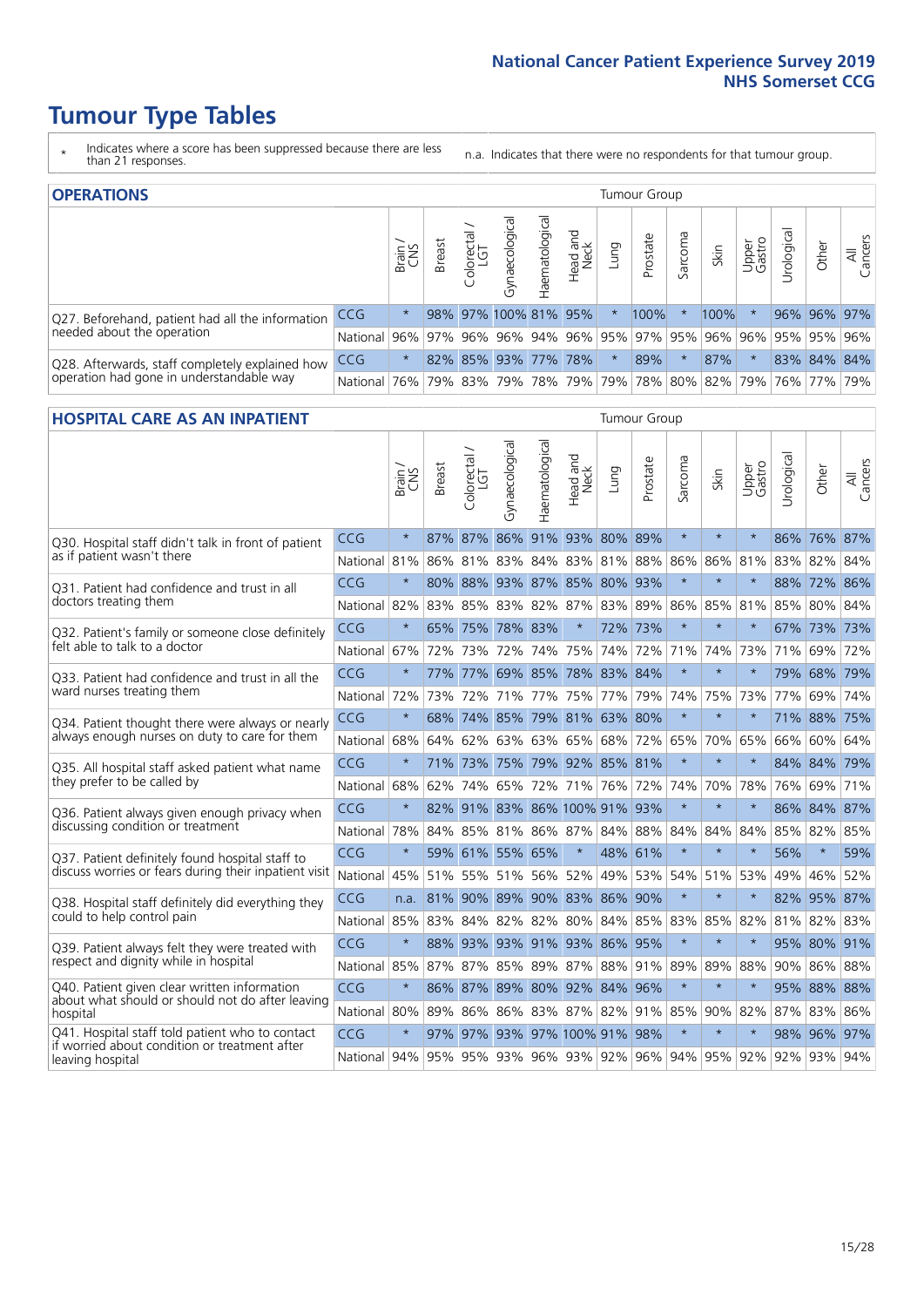- \* Indicates where a score has been suppressed because there are less than 21 responses.
- n.a. Indicates that there were no respondents for that tumour group.

| <b>HOSPITAL CARE AS A DAY PATIENT / OUTPATIENT</b>                                                                    |          |         |               |                                     |                |                |                         |         |          | <b>Tumour Group</b> |          |                 |            |         |                |  |  |  |
|-----------------------------------------------------------------------------------------------------------------------|----------|---------|---------------|-------------------------------------|----------------|----------------|-------------------------|---------|----------|---------------------|----------|-----------------|------------|---------|----------------|--|--|--|
|                                                                                                                       |          | Brain   | <b>Breast</b> | $\frac{\text{Colored}}{\text{LGT}}$ | Gynaecological | Haematological | ead and<br>Neck<br>Head | Lung    | Prostate | Sarcoma             | Skin     | Upper<br>Gastro | Urological | Other   | All<br>Cancers |  |  |  |
| Q43. Patient definitely found hospital staff to                                                                       | CCG      | $\star$ | 72%           | 77%                                 | 71%            | 80%            | 77%                     | 75%     | 70%      | $\ast$              | 87%      | 65%             | 70%        | 73%     | 74%            |  |  |  |
| discuss worries or fears during their outpatient or<br>day case visit                                                 | National | 66%     | 68%           | 73%                                 | 70%            | 73%            | 72%                     | 70%     | 74%      | 72%                 | 72%      | 71%             | 67%        | 68%     | 71%            |  |  |  |
| Q44. Cancer doctor had the right documents at<br>patient's last outpatient appointment                                | CCG      | $\star$ | 98%           | 95%                                 | 98%            |                | 99% 100% 98%            |         | 93%      | $\star$             | 100% 93% |                 | 94%        | 100%    | 97%            |  |  |  |
|                                                                                                                       | National | 94%     | 96%           | 96%                                 | 96%            | 97%            |                         | 96% 96% | 96%      | 96%                 | 96%      | 94%             | 96%        | 95%     | 96%            |  |  |  |
| Q46. Beforehand patient completely had                                                                                | CCG      | $\star$ | 87%           | $\star$                             | $\star$        | 86% 92%        |                         | $\star$ | 87%      | $\star$             |          | $\star$         | $\star$    | $\ast$  | 86%            |  |  |  |
| all information needed about radiotherapy<br>treatment                                                                | National | 91%     | 88%           | 83%                                 | 88%            |                | 84% 86%                 | 86%     | 88%      | 88%                 | 84%      | 86%             | 83%        | 84%     | 86%            |  |  |  |
| Q47. Patient completely given understandable                                                                          | CCG      | $\star$ | 64%           | $\star$                             |                |                | 58% 73%                 | $\star$ | 66%      | $\star$             | $\star$  | $\star$         | $\star$    | $\ast$  | 63%            |  |  |  |
| information about whether radiotherapy was<br>working                                                                 | National | 56%     | 60%           | 57%                                 | 61%            | 62%            | 63%                     | 59%     | 60%      | 67%                 | 57%      | 52%             | 59%        | 59%     | 60%            |  |  |  |
| Q49. Beforehand patient completely had all                                                                            | CCG      | $\star$ | 84%           | 87%                                 | 83%            | 87%            | $\star$                 | 84%     | 80%      | $\star$             | $\ast$   | 81%             | 81%        | 91%     | 85%            |  |  |  |
| information needed about chemotherapy<br>treatment                                                                    | National | 80%     | 82%           | 86%                                 | 87%            | 85%            | 79%                     | 84%     | 86%      | 86%                 | 90%      | 84%             | 85%        | 85%     | 84%            |  |  |  |
| Q50. Patient given enough information about<br>whether chemotherapy was working in a<br>completely understandable way | CCG      | $\star$ |               | 65% 63%                             | $\star$        | 80%            | $\star$                 | 77%     | 63%      | $\star$             |          |                 | 71% 82%    | 93%     | 73%            |  |  |  |
|                                                                                                                       | National | 54%     | 62%           | 64%                                 | 68%            | 75%            | 57%                     | 67%     | 66%      | 71%                 | 79%      | 61%             |            | 68% 69% | 68%            |  |  |  |

#### **HOME CARE AND SUPPORT** Tumour Group

|                                                                                                                   |            | Brain   | <b>Breast</b> | Colorectal<br>LGT | ᢛ<br>Gynaecologic | Haematological | Head and<br>Neck | <b>Lung</b>         | Prostate | Sarcoma | Skin                                    | Upper<br>Gastro | Urological  | Other           | All<br>Cancers |
|-------------------------------------------------------------------------------------------------------------------|------------|---------|---------------|-------------------|-------------------|----------------|------------------|---------------------|----------|---------|-----------------------------------------|-----------------|-------------|-----------------|----------------|
| Q51. Hospital staff definitely gave family or<br>someone close all the information needed to<br>help care at home | <b>CCG</b> | $\star$ | 65%           | 60%               | 61%               |                |                  | 63% 66% 66% 70%     |          |         | 71%                                     | 66%             | 53%         | 58%             | 63%            |
|                                                                                                                   | National   | 58%     |               | 58% 63%           |                   |                |                  |                     |          |         | 57% 62% 67% 59% 61% 62% 65%             |                 |             | 60%   59%   55% | 60%            |
| Q52. Patient definitely given enough support<br>from health or social services during treatment                   | <b>CCG</b> | $\star$ |               | 56% 40%           |                   |                |                  | 42% 50% 41% 49% 57% |          | $\star$ |                                         |                 |             | 52% 37% 54% 50% |                |
|                                                                                                                   | National   | 42%     | $52\%$        | 60%               |                   |                |                  |                     |          |         | 45%   51%   59%   50%   48%   53%   57% |                 | 54% 48% 51% |                 | 52%            |
| Q53. Patient definitely given enough support<br>from health or social services after treatment                    | <b>CCG</b> | $\star$ | 44% 35%       |                   | $\star$           | 39%            | $\star$          | 55%                 | 58%      | $\star$ | $\star$                                 | $\star$         | $\star$     | $\star$         | 45%            |
|                                                                                                                   | National   | 39%     | 41% 53%       |                   | 39%               | $ 43\% $       | 56%              | $ 40\% $            | 46%      |         | 48% 59%                                 | 47%             | 44%         | 44%             | 45%            |

| <b>CARE FROM YOUR GENERAL PRACTICE</b>                                                                     |                                                                  |              |               |                   |               |                                |                  |      | Tumour Group |         |                                                                 |                 |                      |       |                |  |  |
|------------------------------------------------------------------------------------------------------------|------------------------------------------------------------------|--------------|---------------|-------------------|---------------|--------------------------------|------------------|------|--------------|---------|-----------------------------------------------------------------|-----------------|----------------------|-------|----------------|--|--|
|                                                                                                            |                                                                  | Brain<br>CNS | <b>Breast</b> | Colorectal<br>LGT | Gynaecologica | Haematological                 | Head and<br>Neck | Lung | Prostate     | Sarcoma | Skin                                                            | Upper<br>Gastro | Φ<br>Urologica       | Other | All<br>Cancers |  |  |
| Q54. GP given enough information about<br>patient's condition and treatment                                | CCG                                                              | $\star$      |               |                   |               | 97% 96% 100% 100% 100% 98% 99% |                  |      |              |         |                                                                 |                 | 100% 93% 95% 96% 98% |       |                |  |  |
|                                                                                                            | National 91% 96% 95% 95% 96% 94% 94% 96% 94% 96% 93% 95% 94% 95% |              |               |                   |               |                                |                  |      |              |         |                                                                 |                 |                      |       |                |  |  |
| Q55. General practice staff definitely did<br>everything they could to support patient during<br>treatment | <b>CCG</b>                                                       | $\star$      |               | 63% 49%           |               | 56% 55% 59% 65% 67%            |                  |      |              |         |                                                                 |                 | 68% 71% 52% 65% 60%  |       |                |  |  |
|                                                                                                            | National 55%                                                     |              |               | 58% 59%           |               |                                |                  |      |              |         | 56%   56%   59%   56%   64%   56%   65%   59%   59%   55%   58% |                 |                      |       |                |  |  |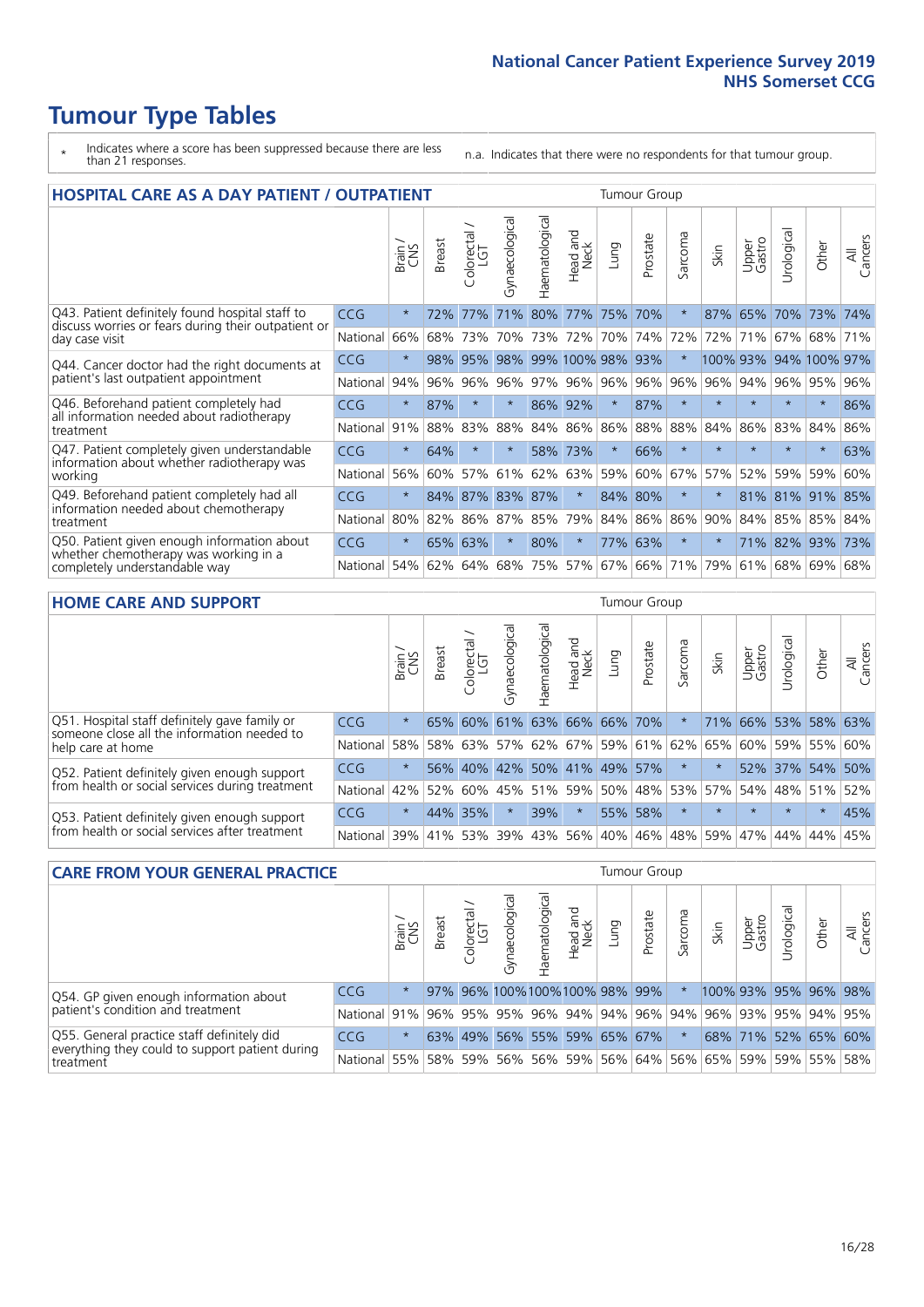- \* Indicates where a score has been suppressed because there are less than 21 responses.
- n.a. Indicates that there were no respondents for that tumour group.

#### **YOUR OVERALL NHS CARE** THE TWO CONTROLLER THE THE THROUP CHANGE THE TUMOUR GROUP

| I YYIN YENALL INIIY GANL |              |               |                       |                                            |                |                                 |                                |                                              |                                                                                                             |      |                 |                |            |                                                             |  |  |  |  |  |
|--------------------------|--------------|---------------|-----------------------|--------------------------------------------|----------------|---------------------------------|--------------------------------|----------------------------------------------|-------------------------------------------------------------------------------------------------------------|------|-----------------|----------------|------------|-------------------------------------------------------------|--|--|--|--|--|
|                          | Brain<br>CNS | <b>Breast</b> | olorectal<br>LGT<br>Ū | Gynaecological                             | Haematological | <b>Bad and<br/>Neck</b><br>Head | Lung                           | Prostate                                     | arcoma<br>$\sqrt{ }$                                                                                        | Skin | Upper<br>Gastro | लु<br>Urologia | Other      | All<br>Cancers                                              |  |  |  |  |  |
| <b>CCG</b>               | $\star$      | 80%           | 73%                   | 77%                                        | 84%            | 71%                             |                                |                                              | $\star$                                                                                                     | 92%  | 71%             | 70%            | 78%        | 78%                                                         |  |  |  |  |  |
| National                 | 60%          |               |                       | 69%                                        |                |                                 |                                |                                              | 70%                                                                                                         | 79%  | 69%             | 74%            |            | 73%                                                         |  |  |  |  |  |
| <b>CCG</b>               | $\star$      |               |                       |                                            |                |                                 |                                |                                              | $\ast$                                                                                                      | 60%  |                 |                |            |                                                             |  |  |  |  |  |
| National                 | 36%          | 41%           | 40%                   | 34%                                        |                |                                 |                                |                                              | 34%                                                                                                         | 44%  | 36%             | 33%            | 31%        | 38%                                                         |  |  |  |  |  |
| <b>CCG</b>               | $\star$      | 93%           | 91%                   |                                            |                |                                 |                                |                                              | $\star$                                                                                                     | 95%  | 82%             |                |            | 92%                                                         |  |  |  |  |  |
| National                 | 85%          |               |                       | 87%                                        |                |                                 |                                |                                              | 88%                                                                                                         | 90%  |                 |                |            | 89%                                                         |  |  |  |  |  |
| <b>CCG</b>               | $\star$      | 82%           |                       |                                            |                |                                 |                                |                                              | $\star$                                                                                                     |      |                 |                |            |                                                             |  |  |  |  |  |
| National                 | 58%          | 68%           | 73%                   | 66%                                        | 66%            |                                 | 71%                            | 76%                                          | 68%                                                                                                         | 73%  | 66%             | 75%            | 64%        | 69%                                                         |  |  |  |  |  |
| <b>CCG</b>               | $\star$      | 40%           | 48%                   | 23%                                        |                |                                 |                                |                                              | $\star$                                                                                                     | 10%  | 45%             |                | 36%        | 34%                                                         |  |  |  |  |  |
| National                 | 42%          | 30%           | 32%                   | 31%                                        |                |                                 | 34%                            | 31%                                          | 36%                                                                                                         | 20%  | 36%             | 21%            | 32%        | 30%                                                         |  |  |  |  |  |
| <b>CCG</b>               | $\star$      | 9.1           | 8.7                   | 9.1                                        | 9.1            | 9.0                             | 8.9                            | 8.9                                          | $\star$                                                                                                     | 9.3  | 8.7             | 8.5            | 8.9        | 8.9                                                         |  |  |  |  |  |
| National                 | 8.6          | 8.9           | 8.8                   | 8.7                                        | 8.9            | 8.8                             | 8.8                            | 8.8                                          | 8.8                                                                                                         | 8.9  | 8.7             | 8.7            | 8.7        | 8.8                                                         |  |  |  |  |  |
|                          |              |               |                       | 73%<br>73%<br>39% 41%<br>88%<br>90%<br>79% |                |                                 | 36% 39%<br>91% 95% 97%<br>171% | 75% 73%<br>38% 43% 59%<br>91% 90%<br>33% 21% | 66% 82%<br>73% 75%<br>36% 43%<br>36%<br>40%<br>94% 94%<br>90% 88%<br>75% 84% 82% 81% 85%<br>29% 36% 41% 33% |      |                 | 85% 71%        | 83%<br>20% | 68%<br>48% 24% 30% 41%<br>89%<br>86% 85% 87%<br>77% 80% 81% |  |  |  |  |  |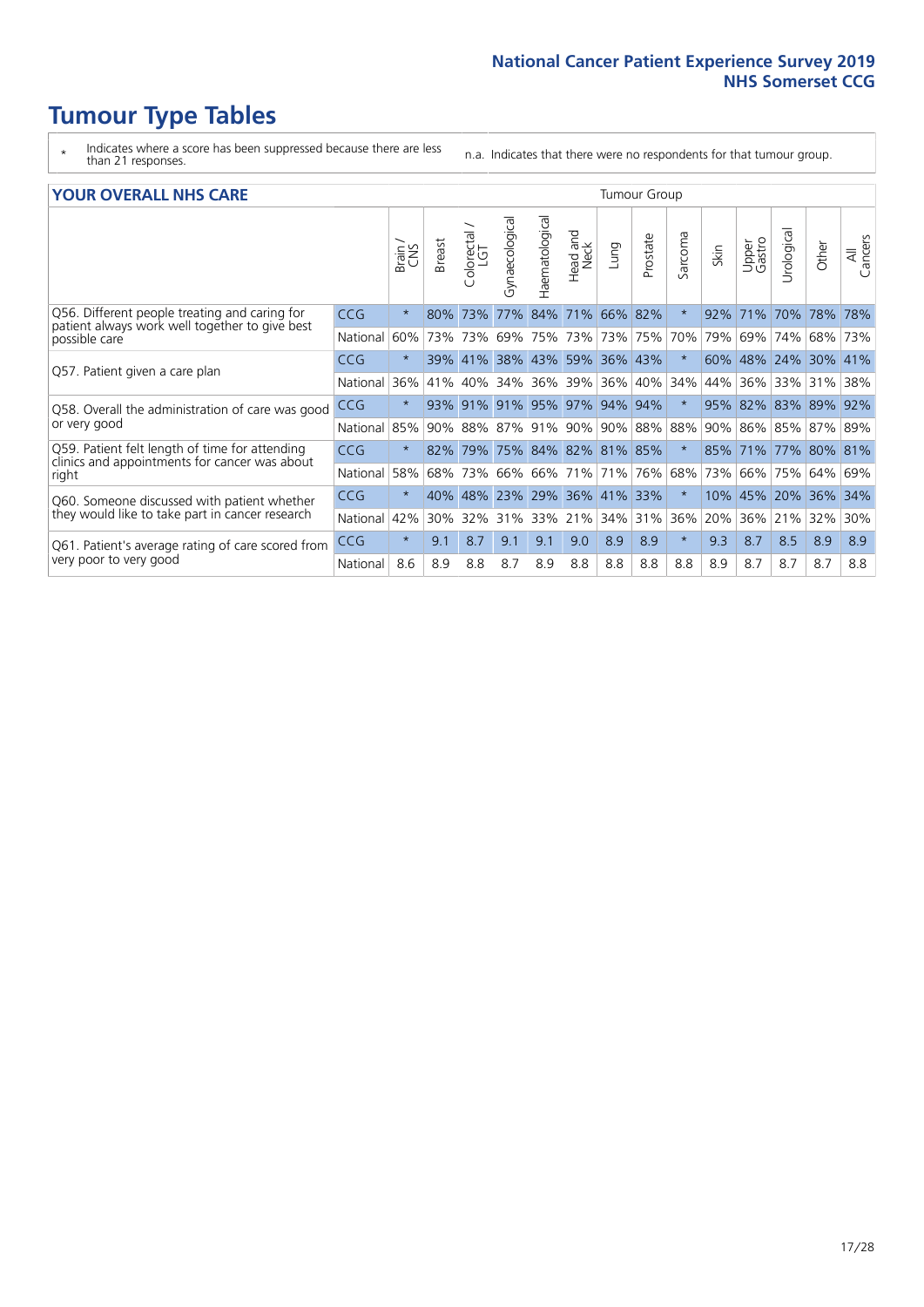### **Year on Year Charts**





#### **DIAGNOSTIC TESTS**





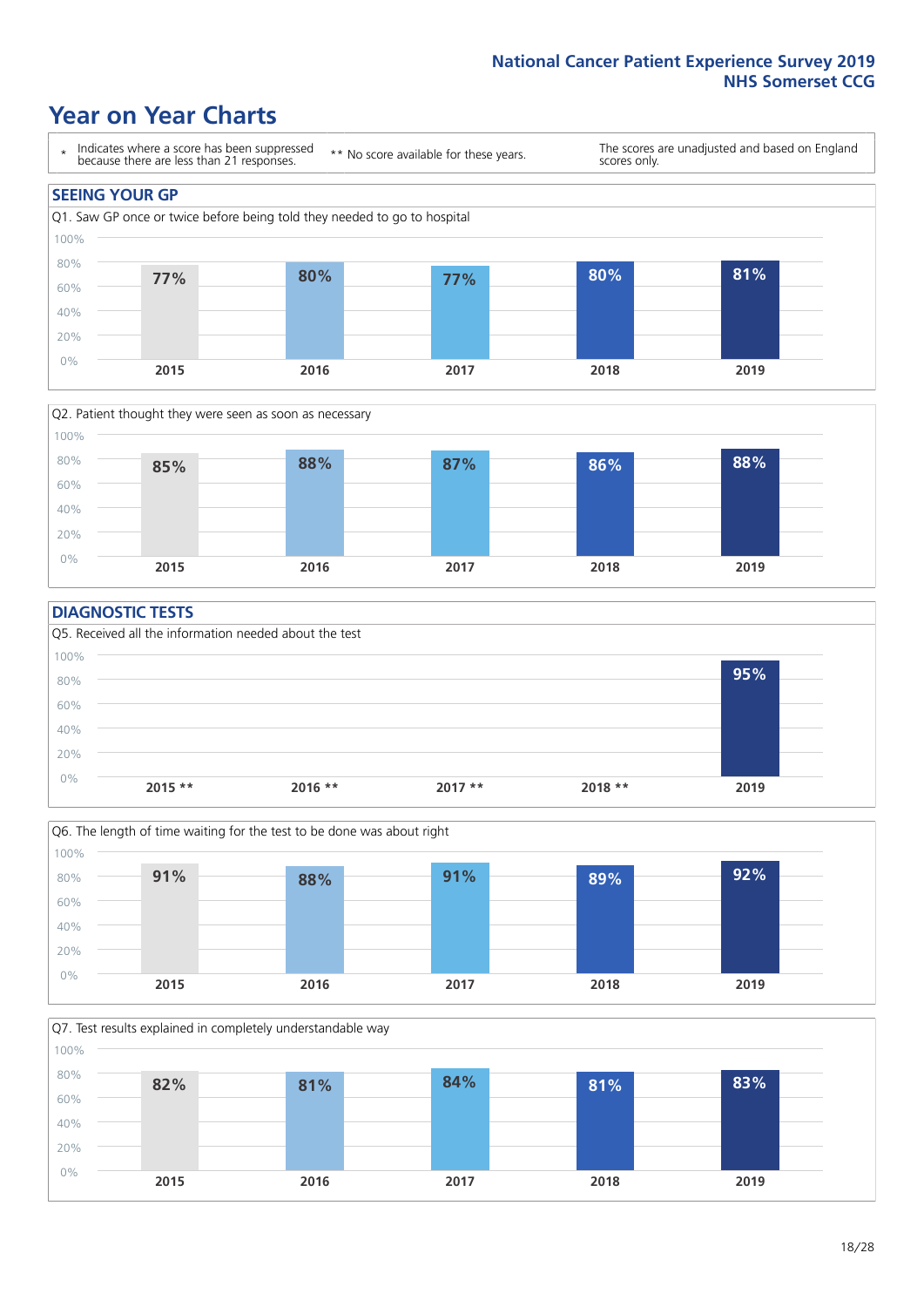### **Year on Year Charts**

\* Indicates where a score has been suppressed because there are less than 21 responses.

\*\* No score available for these years.

The scores are unadjusted and based on England scores only.

#### **FINDING OUT WHAT WAS WRONG WITH YOU** Q10. Patient told they could bring a family member or friend when first told they had cancer 0% 20% 40% 60% 80% 100% **2015 \*\* 2016 2017 2018 2019 76% 76% 77% 79%**







#### **DECIDING THE BEST TREATMENT FOR YOU** Q14. Patient felt that treatment options were completely explained 0% 20% 40% 60% 80% 100% **2015 2016 2017 2018 2019 85% 85% 86% 84% 82%**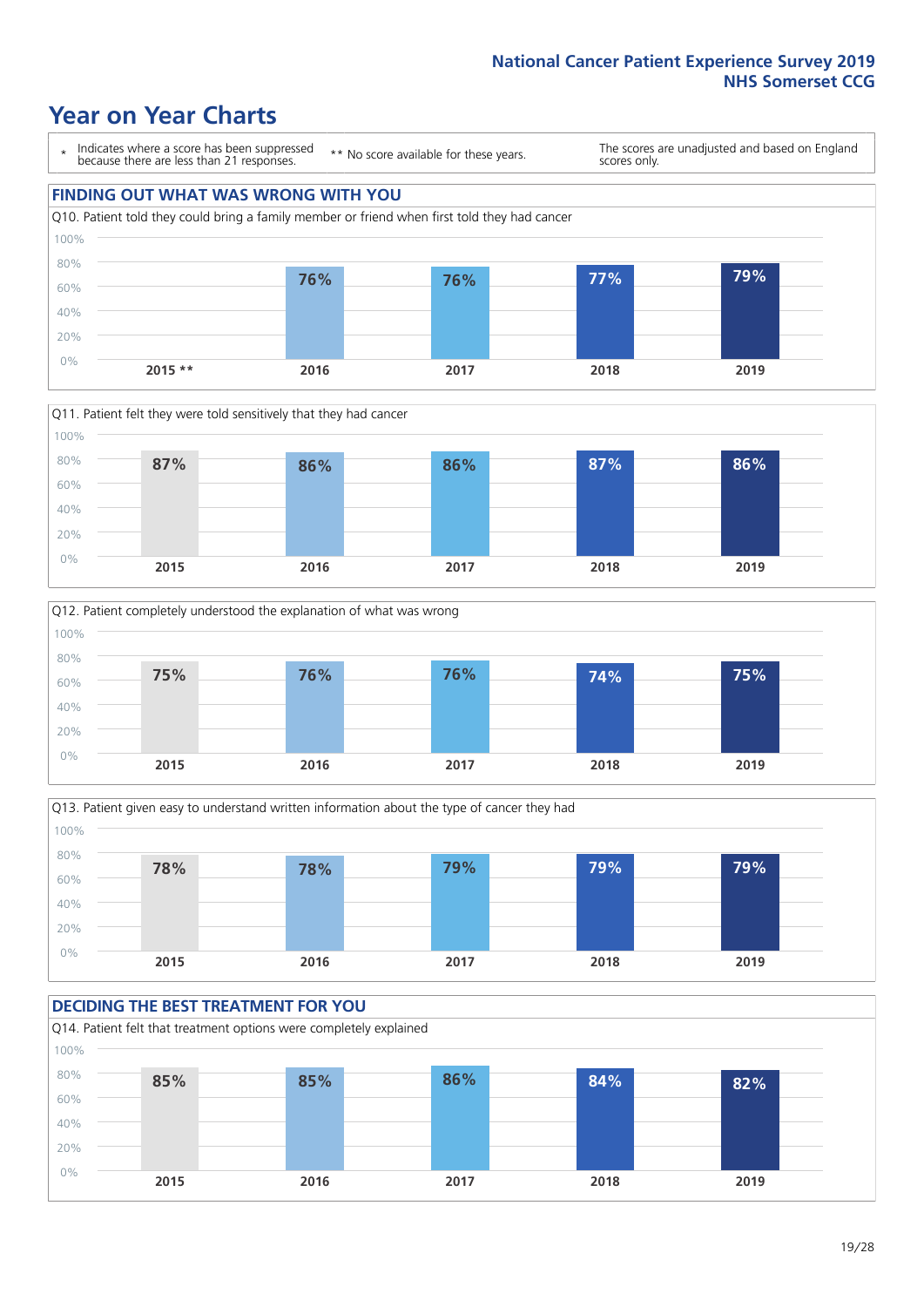### **Year on Year Charts**







Q18. Patient definitely involved as much as they wanted in decisions about care and treatment  $0%$ 20% 40% 60% 80% 100% **2015 \*\* 2016 \*\* 2017 \*\* 2018 \*\* 2019 83%**

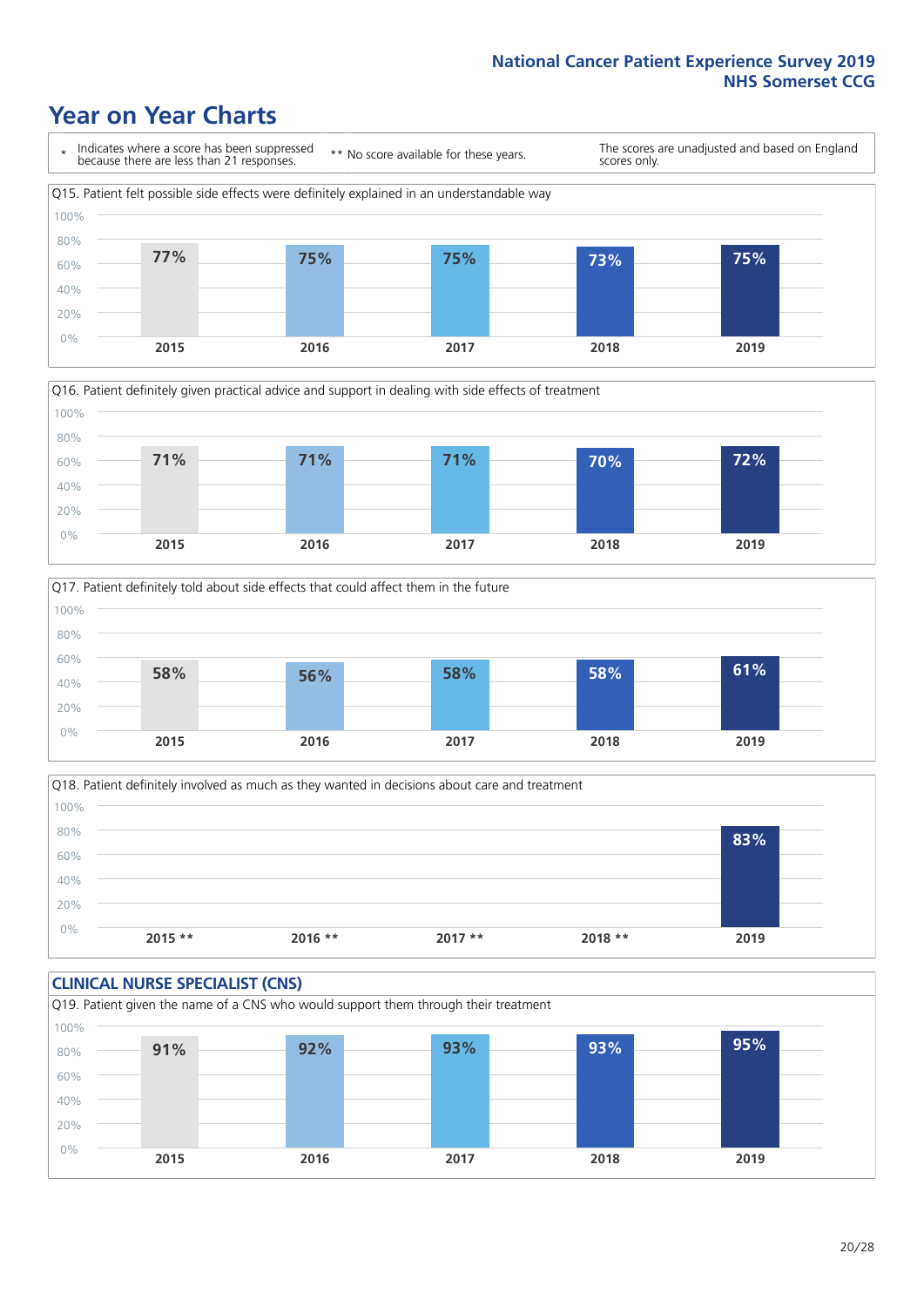### **Year on Year Charts**









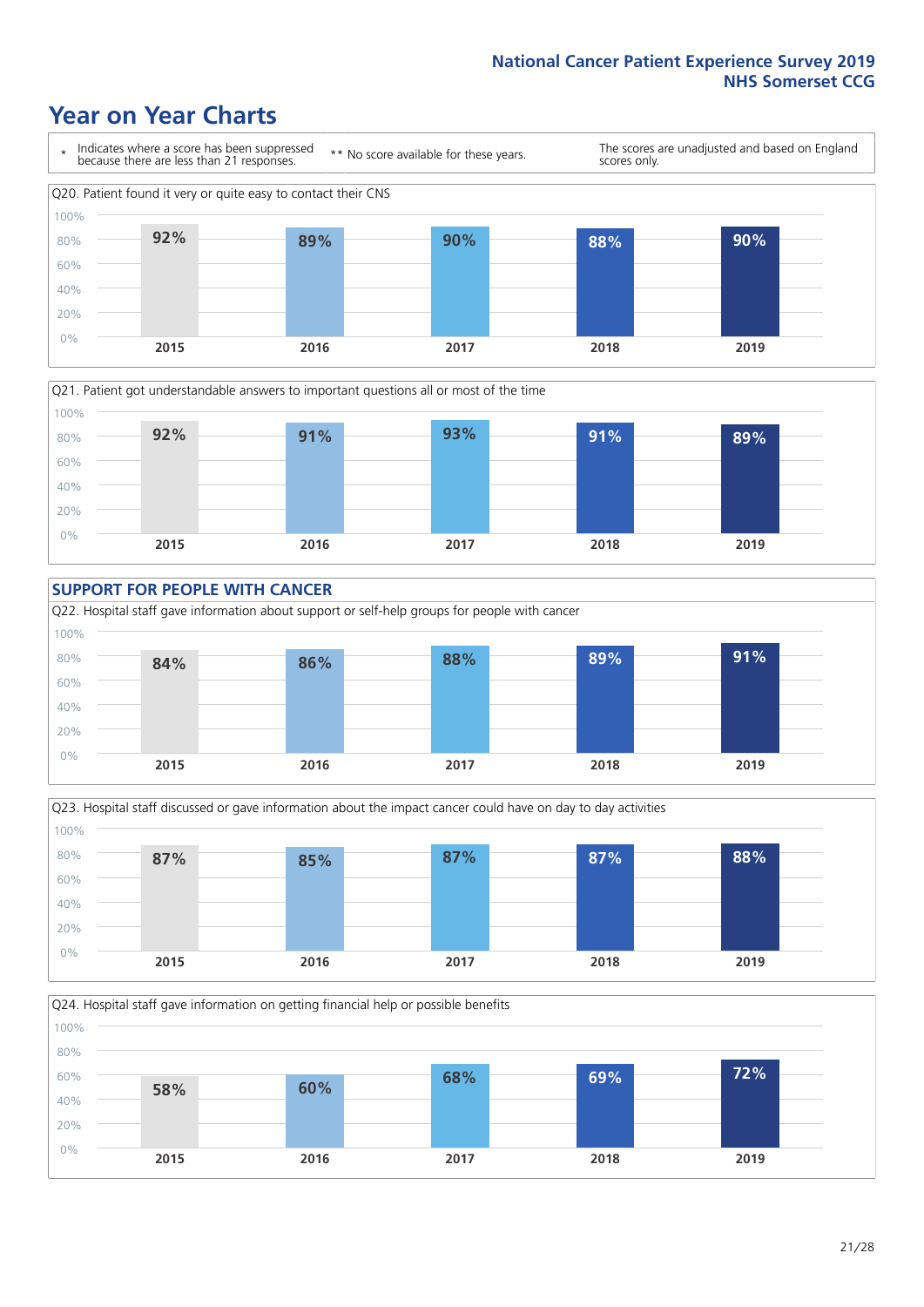### **Year on Year Charts**



#### **OPERATIONS**

Q27. Beforehand, patient had all the information needed about the operation 0% 20% 40% 60% 80% 100% **2015 \*\* 2016 2017 2018 2019 95% 97% 96% 97%**



#### **HOSPITAL CARE AS AN INPATIENT** Q30. Hospital staff didn't talk in front of patient as if patient wasn't there 0% 20% 40% 60% 80% 100% **2015 \*\* 2016 \*\* 2017 \*\* 2018 \*\* 2019 87%**

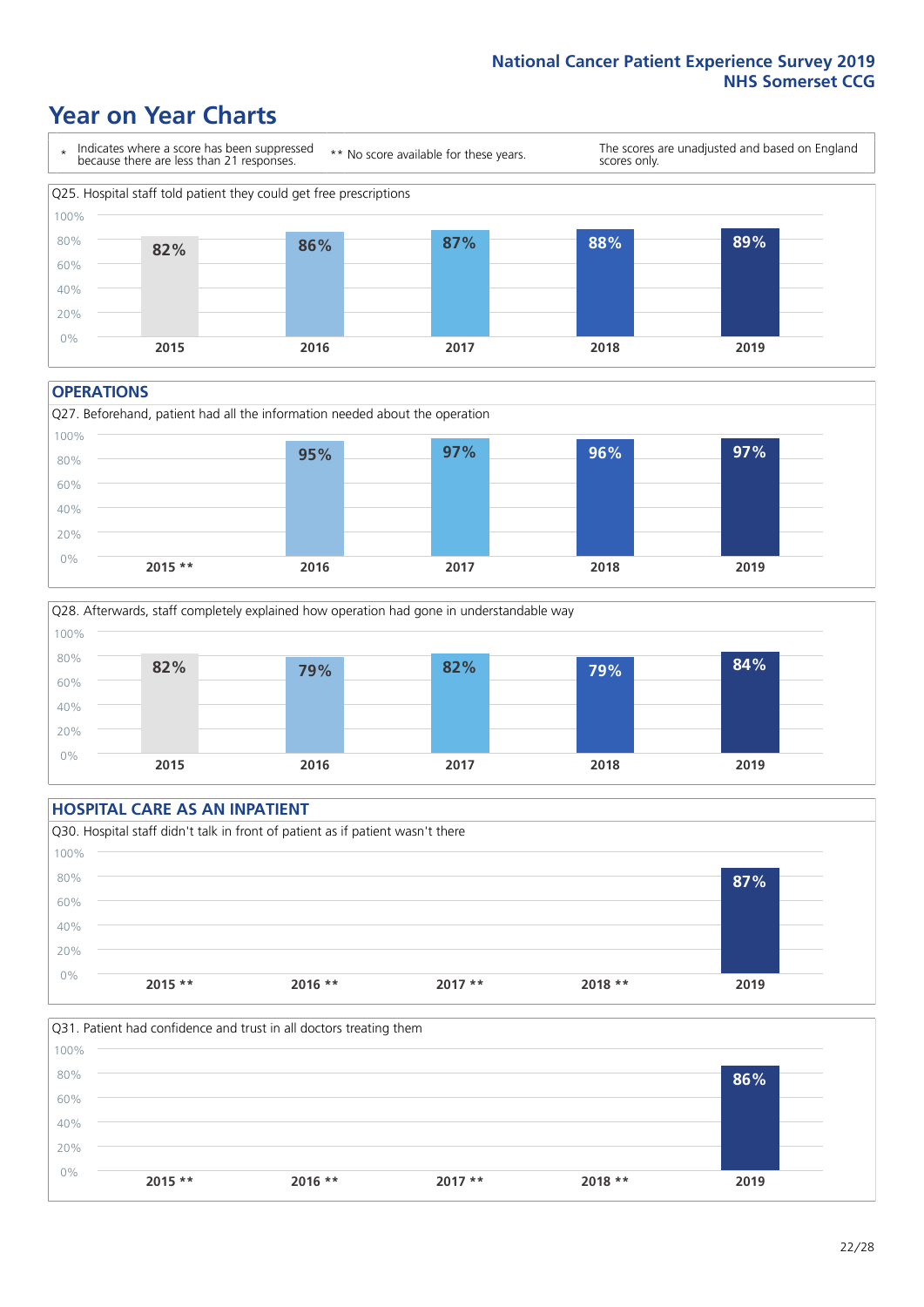### **Year on Year Charts**









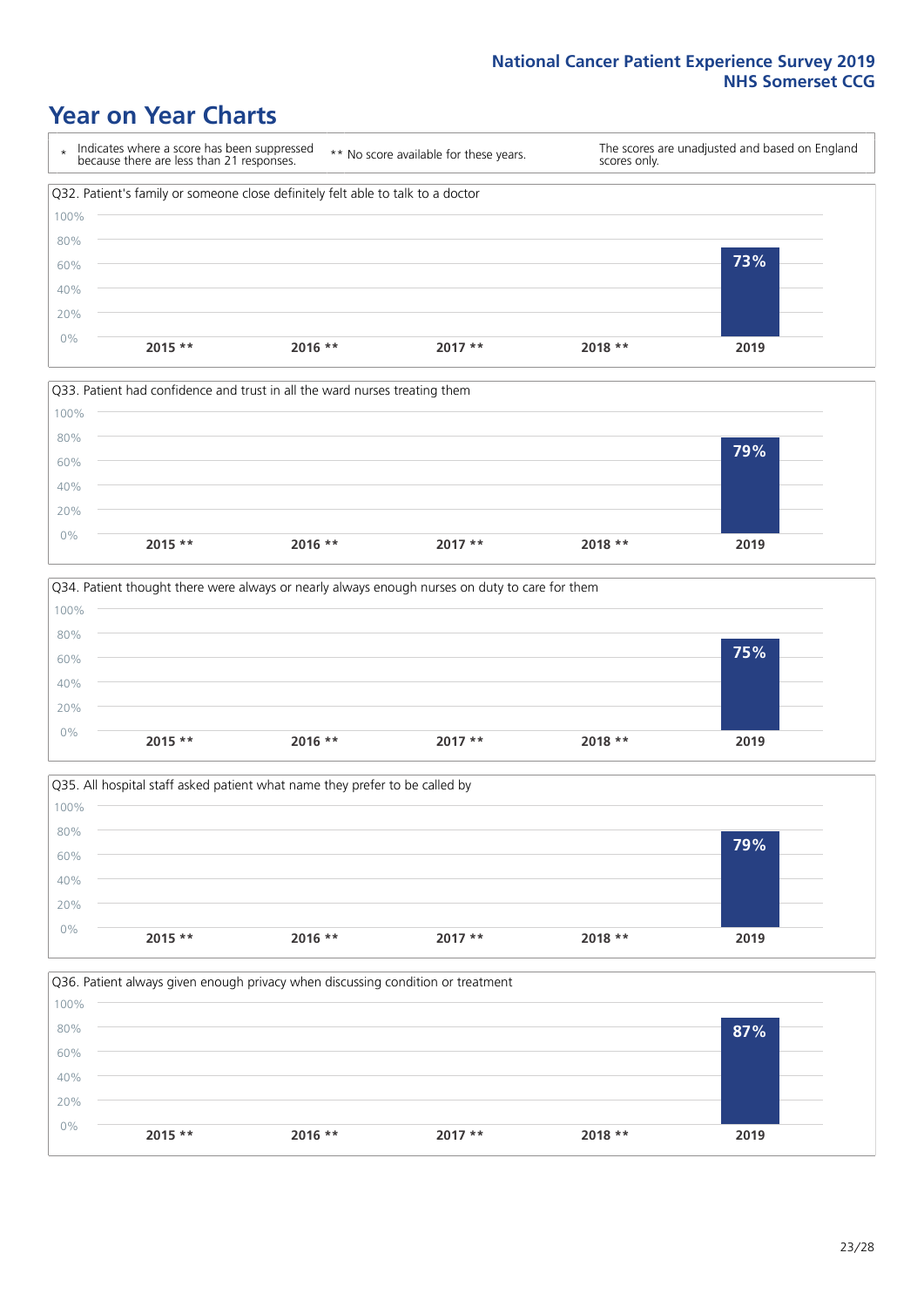### **Year on Year Charts**

\* Indicates where a score has been suppressed because there are less than 21 responses. \*\* No score available for these years. The scores are unadjusted and based on England scores only. Q37. Patient definitely found hospital staff to discuss worries or fears during their inpatient visit 0% 20% 40% 60% 80% 100% **2015 \*\* 2016 \*\* 2017 \*\* 2018 \*\* 2019 59%**







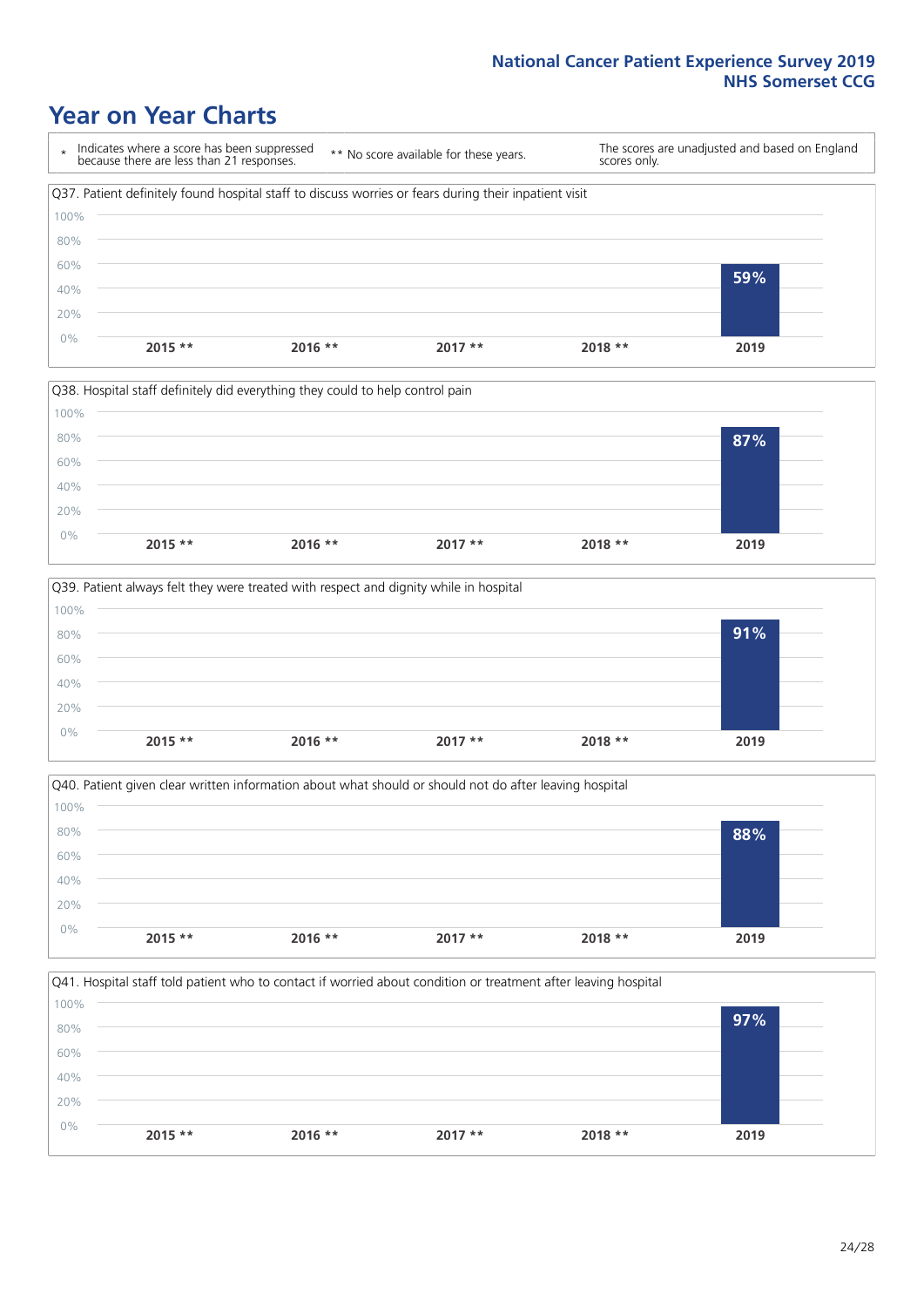### **Year on Year Charts**

\* Indicates where a score has been suppressed because there are less than 21 responses.

\*\* No score available for these years.

The scores are unadjusted and based on England scores only.

#### **HOSPITAL CARE AS A DAY PATIENT / OUTPATIENT**









Q49. Beforehand patient completely had all information needed about chemotherapy treatment 0% 20% 40% 60% 80% 100% **2015 2016 2017 2018 2019 84% 88% 85% 86% 85%**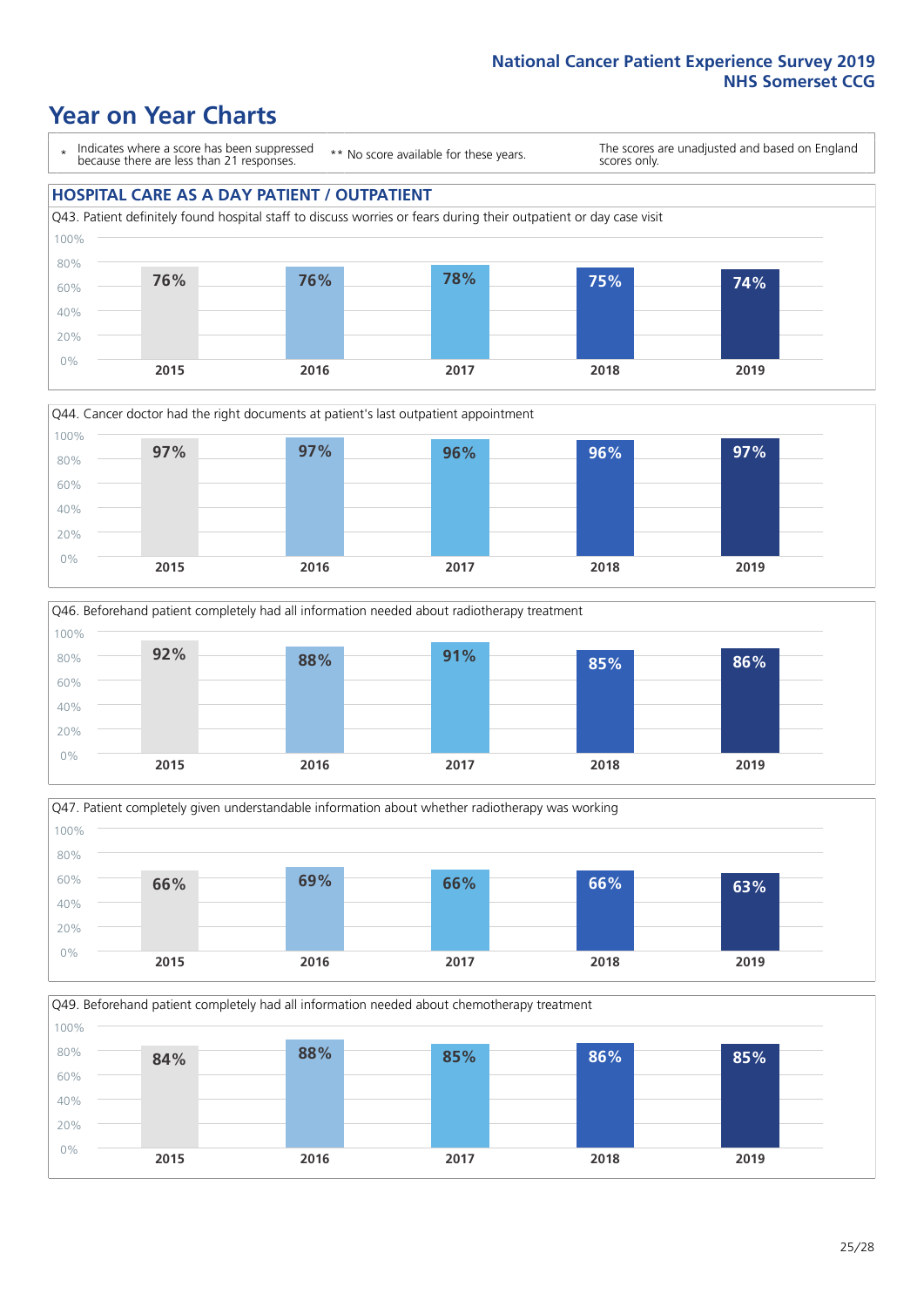### **Year on Year Charts**

\* Indicates where a score has been suppressed because there are less than 21 responses. \*\* No score available for these years. The scores are unadjusted and based on England scores only. Q50. Patient given enough information about whether chemotherapy was working in a completely understandable way 0% 20% 40% 60% 80% 100% **2015 2016 2017 2018 2019 71% 70% 72% 71% 73%**

#### **HOME CARE AND SUPPORT**







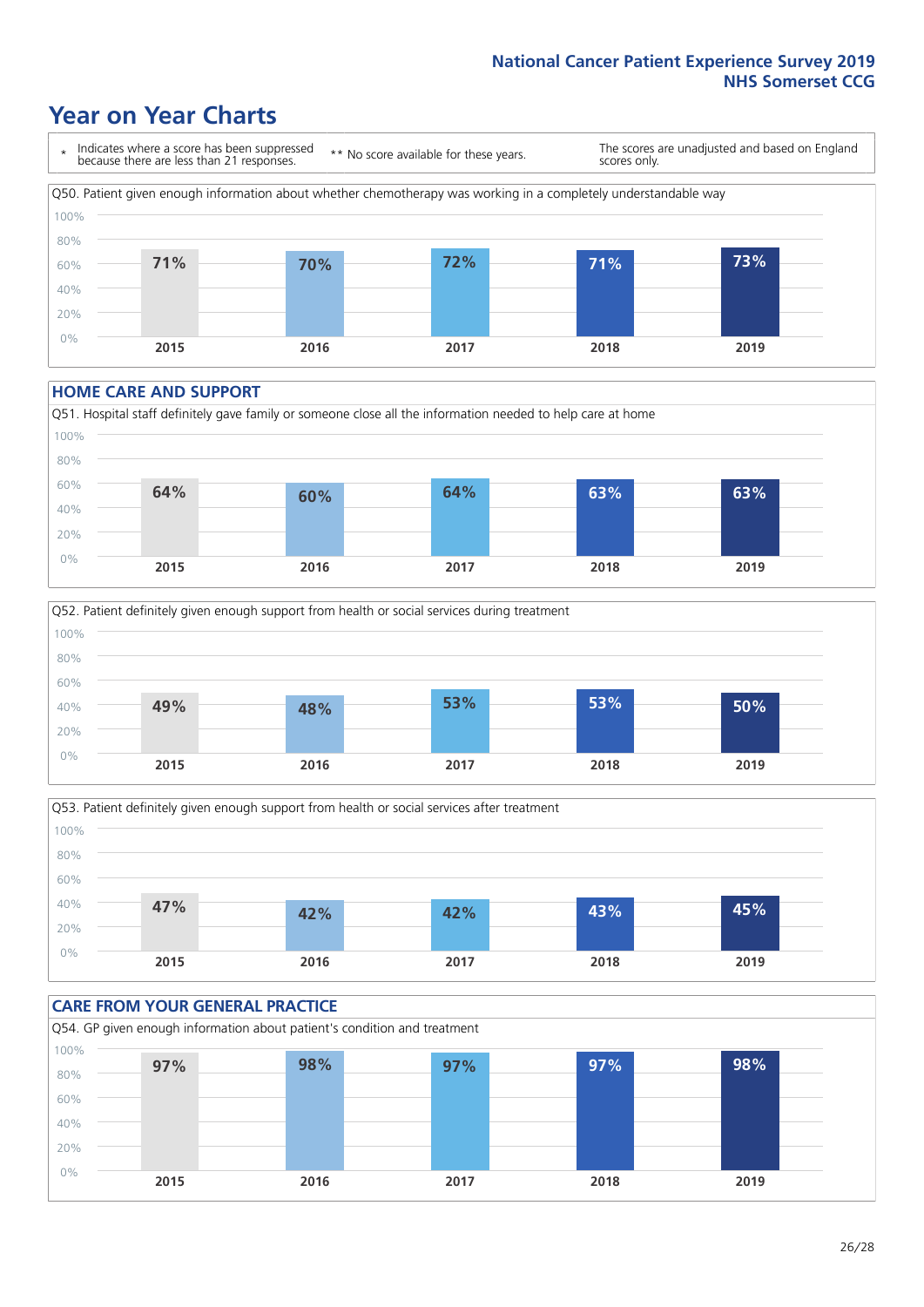### **Year on Year Charts**

\* Indicates where a score has been suppressed because there are less than 21 responses.

\*\* No score available for these years.

The scores are unadjusted and based on England scores only.



#### **YOUR OVERALL NHS CARE**







Q59. Patient felt length of time for attending clinics and appointments for cancer was about right 100%